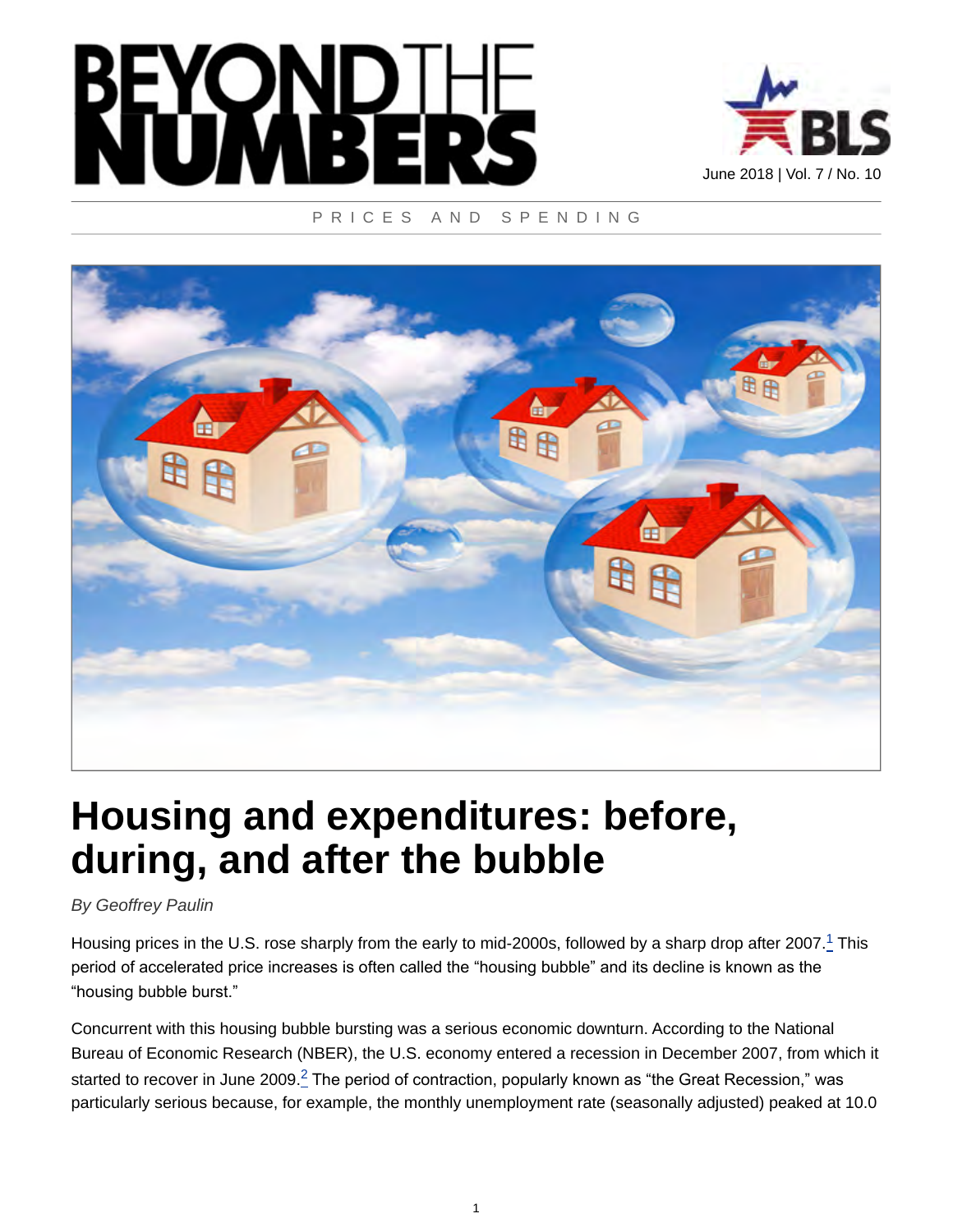<span id="page-1-0"></span>percent in October 2009—a rate either reached or surpassed only one other time since the unemployment data series started in 1948. That recession ended a quarter of a century earlier, in November 1982.<sup>[3](#page-19-2)</sup>

It is reasonable to argue that the housing bubble and its bursting contributed to the onset, and exacerbated the consequences, of the Great Recession. For example, consumers purchasing near the peak of the bubble presumably faced larger mortgage payments than longer time homeowners, leading them to cut back on expenditures they might have made for other goods and services. Then, once the recession started, and home prices fell, some owners—especially new ones—presumably at minimum felt less wealthy, and therefore more constrained in spending, while others—especially those who lost their jobs because of recessionary pressures —found themselves unable to afford their homes any longer.

Given these events, details of this period deserve a closer look. For example, the housing bubble and burst is usually discussed as a national phenomenon. Yet, according to the familiar saying in real estate, "three factors matter: location, location, and location." Therefore, did the housing bubble manifest itself differently in different parts of the country? Did the bubble affect renters as well as homeowners? And, given the importance of basic housing in the typical family's budget—ranging from about 24 percent to 27 percent of total expenditures for the average consumer unit between 1995 and 2015—how did expenditures for other goods and services change during this period? [4](#page-19-3)

<span id="page-1-1"></span>This **Beyond the Numbers** article examines the lead up to, and aftermath of, the housing bubble and burst, including changes in housing prices, housing tenure (homeownership and rental rates), and consumer spending. For these purposes, this analysis uses mainly data from the Bureau of Labor Statistics (BLS) Consumer Expenditure (CE) surveys and some data from the Census Bureau. Based on evidence from these data, the "pre-bubble" period is defined as 1995 to 2001; the "bubble" period is defined as 2002 to 2007; and the "burst" and its aftermath cover 2008 through 2015, coincident with the Great Recession (essentially 2008 to 2009) and the first years of recovery therefrom (2010 through 2015).

## **Background on the bubble**

<span id="page-1-2"></span>The U.S. Census Bureau provides data on median and average sales prices of new houses sold from 1963 to 2016.<sup>[5](#page-19-4)</sup> The data show that there have been changes in trends for housing (for example, 1963–69 compared with 1970–79), and possibly some bubbles (for example, 1985 to 1992), but in no period was a sharp rise and subsequent fall more evident than in the period from the end of the 2001 recession to the start of the Great Recession at the end of 2007. According to the NBER, this was a period of uninterrupted economic expansion.<sup>[6](#page-19-5)</sup>

<span id="page-1-3"></span>As a measure of both the magnitude and unusualness of this housing bubble bursting, chart 1 shows that the immediate post-bubble era—that is, 2008 and 2009—is the only period covered by the Census data in which both median and average housing prices fell for 2 consecutive years.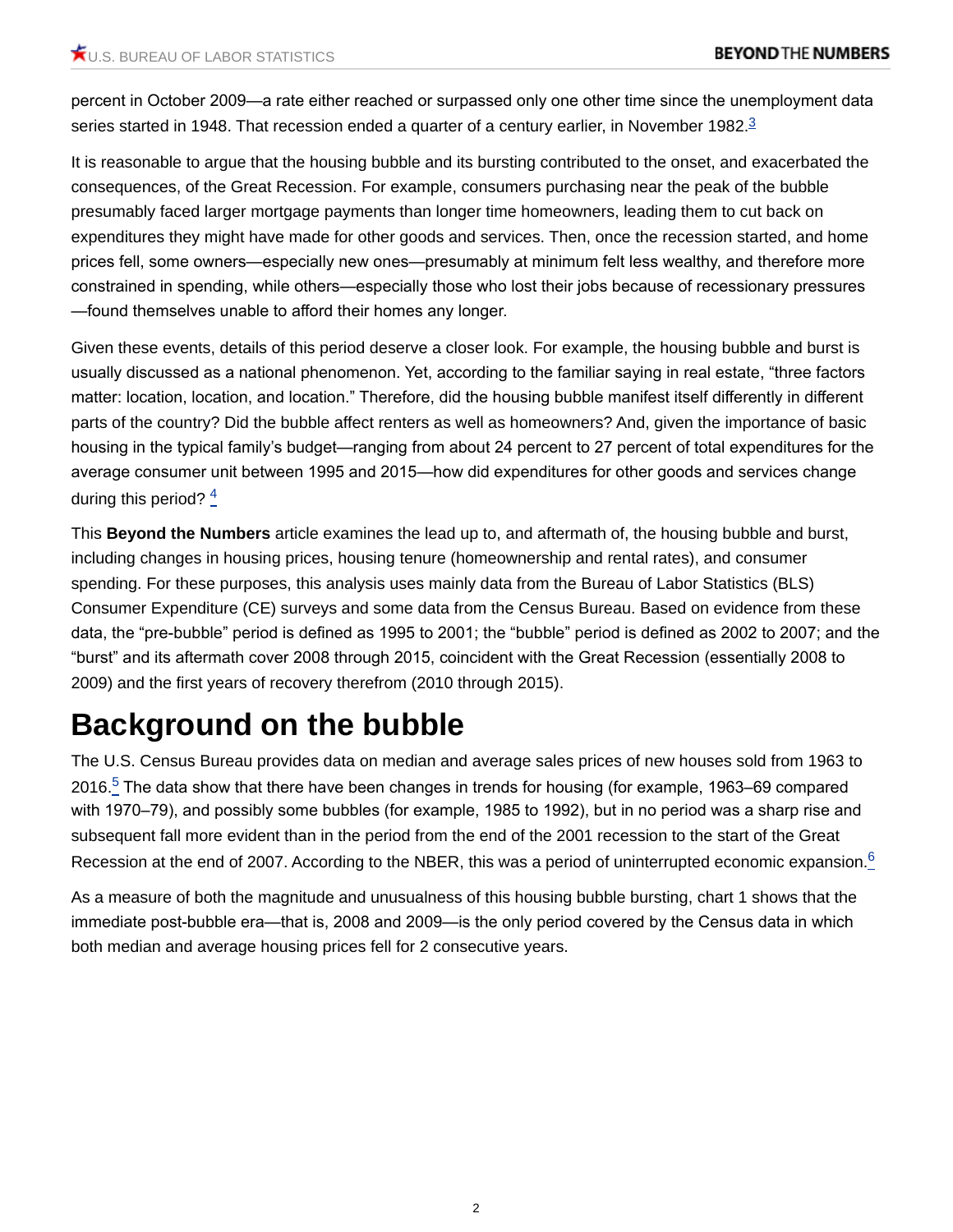

### **Effects on homeownership rates, by region**

Two "symptoms" of the housing bubble are readily apparent from CE data. First, the proportion of homeowners increased before, and then decreased after, the mid-2000s. Second, the increase in homeownership rates likely reflects an increase in demand for owned housing, which presumably led to higher housing prices. These higher prices meant increased expenditures for owned dwellings, as higher home prices meant higher mortgages for both first-time purchasers and for current owners who were moving to new homes. Both events (increased homeownership rates and higher expenditures for owned dwellings) are observed in the national data in the period before the bubble burst. But, some parts of the country experienced more change than others.

<span id="page-2-0"></span>As shown in chart 2, all regions had higher homeownership rates in the late bubble period (2004–07) than they did in 1995. While rates fell slightly in two regions (Northeast and West) in 1996, after 1997, rates in each region generally rose or remained stable from one year to the next until the peak of the bubble. Most evident is the trend in the West, where the homeownership rate grew by 1 percentage point each year from 1998 (58 percent) to 2003 (63 percent), where it generally remained through 2008. This was the largest sustained percentage-point increase in homeownership rates over the 1995–2015 period.<sup>[7](#page-19-6)</sup> In comparison, the South had a slow but steady increase in homeownership rates during the first half of this period (1997 to 2006), with small increases followed by periods of stability, but no decreases, from year to year. Regardless, all regions had noticeably lower rates of homeownership in 2015 than they did before 2008, the first full year of the Great Recession. In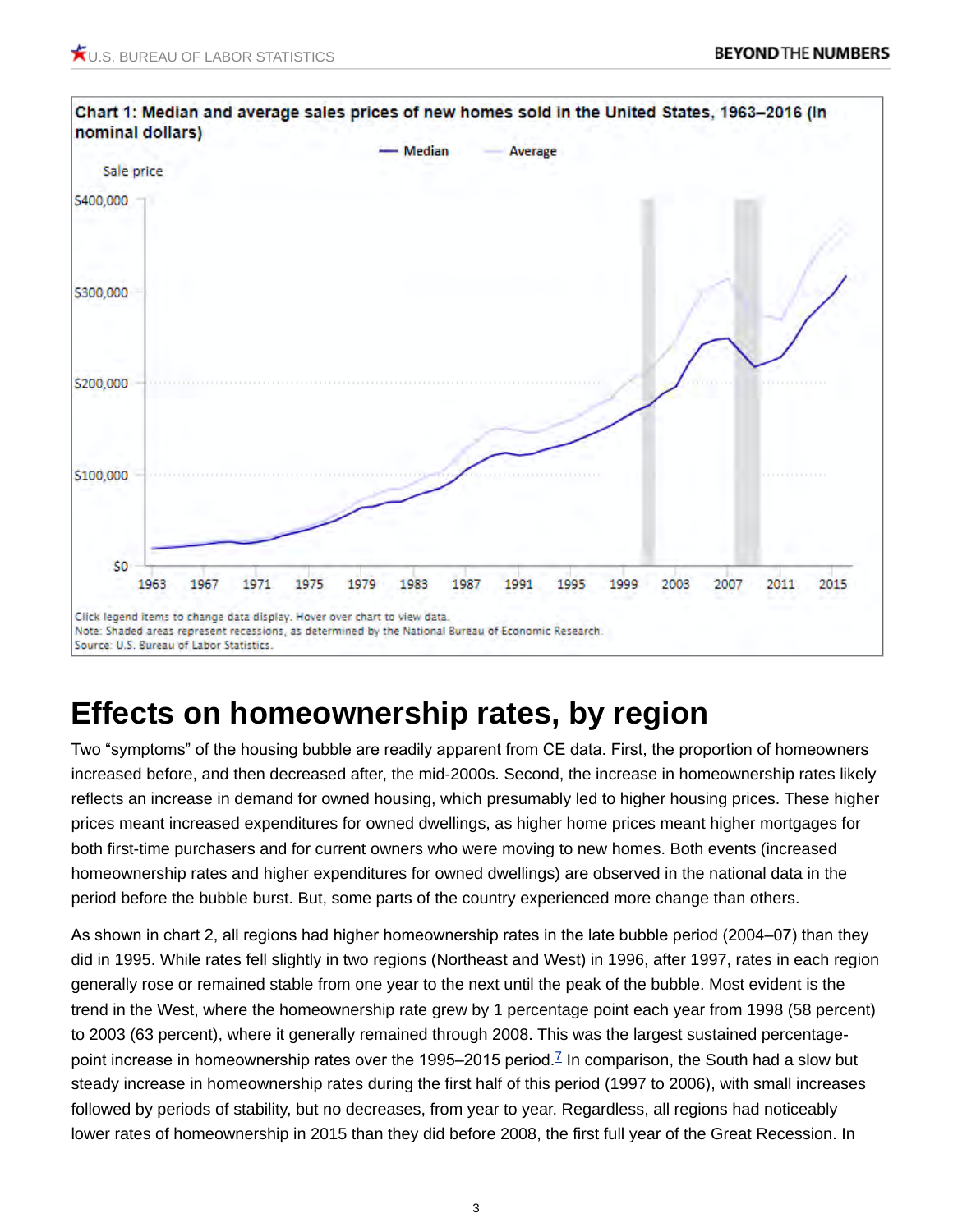the Northeast, the rate of homeownership in 2015 fell to equal a level not seen since 1998; for the Midwest, South, and West, rates were the lowest they had been in the series shown in chart 2, which starts in 1995.



## **Effects on mortgage payments, by region**

<span id="page-3-0"></span>The change in monthly mortgage outlays (sum of principal and interest payments) follows the pattern of homeownership rates, but is even more readily apparent in chart  $3.8$  $3.8$  The center chart line of the series ("All") shows that while the bubble was national in scope—with these outlays sharply increasing after 2004, peaking in 2008, and falling back to approximately 2005 levels by 2015—its effects are most evident in the West. Monthly mortgage payments rose more than 42 percent from 2004 (\$1,093) to 2007 (\$1,555), and fell 17 percent by 2015 (\$1,289) in the West. The rise is least apparent in the Northeast, where mortgage payments peaked a year later in 2008, but rose less than 20 percent over this period (2004 to 2008), and fell less than 7 percent by 2015. Nationally, mortgage payments rose 29 percent from 2004 to their peak in 2008, and fell less than 10 percent by 2015.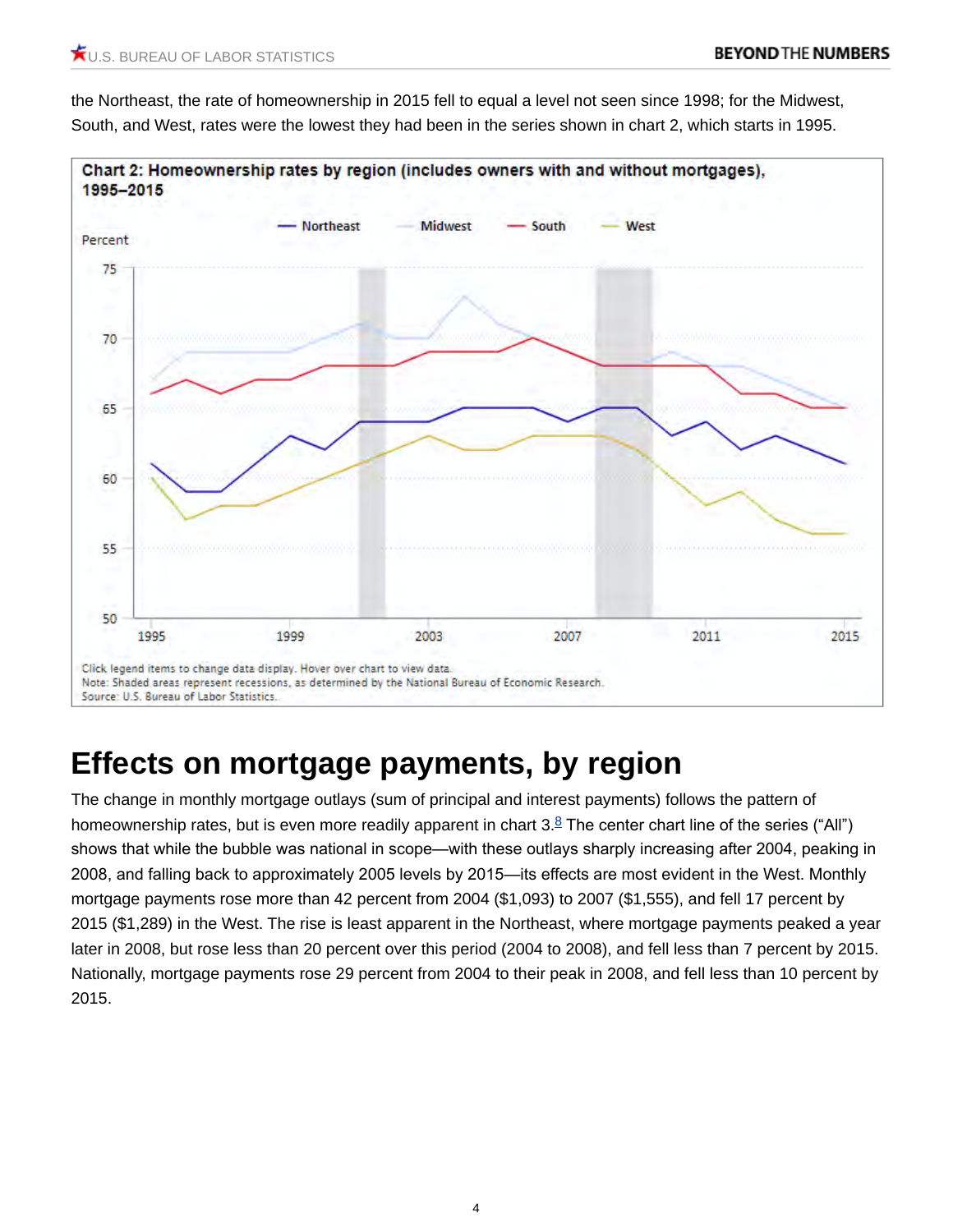

### **Impact on homeownership rates in urban and rural areas**

In addition to regional differences, the housing bubble affected owners in urban and rural areas differently. Furthermore, effects differed in magnitude, if not necessarily direction, depending on the degree of urbanization (central city or other urban area) in which the housing was located.

Prior to 2003, the CE published tables comparing urban and rural consumer units. Starting in 2003, the data for urban consumer units were further refined to show the major subcomponents: residents of the central city, compared with other urban residents. Although not known at the time, the bubble was in its growth stage then and therefore, through a fortunate coincidence, this allows one to compare homeownership before and after the bubble burst period in these areas.

Although rural homeownership rates varied without a discernable pattern between 1995 and 2015, the trend is clearly upward for urban consumers from 1995 (61 percent) to 2005–07 (66 percent), and downward thereafter, returning to 1995 levels in 2014–15.

As chart 4 shows, the trend in homeownership rates was more pronounced in central cities, rising to a peak of 53 percent in 2004 then falling to 47 percent in 2012–14. While other urban areas also experienced a decline from a peak of 73 percent (2005–07) to 68 percent (2014), the slope of the decline was steeper for central city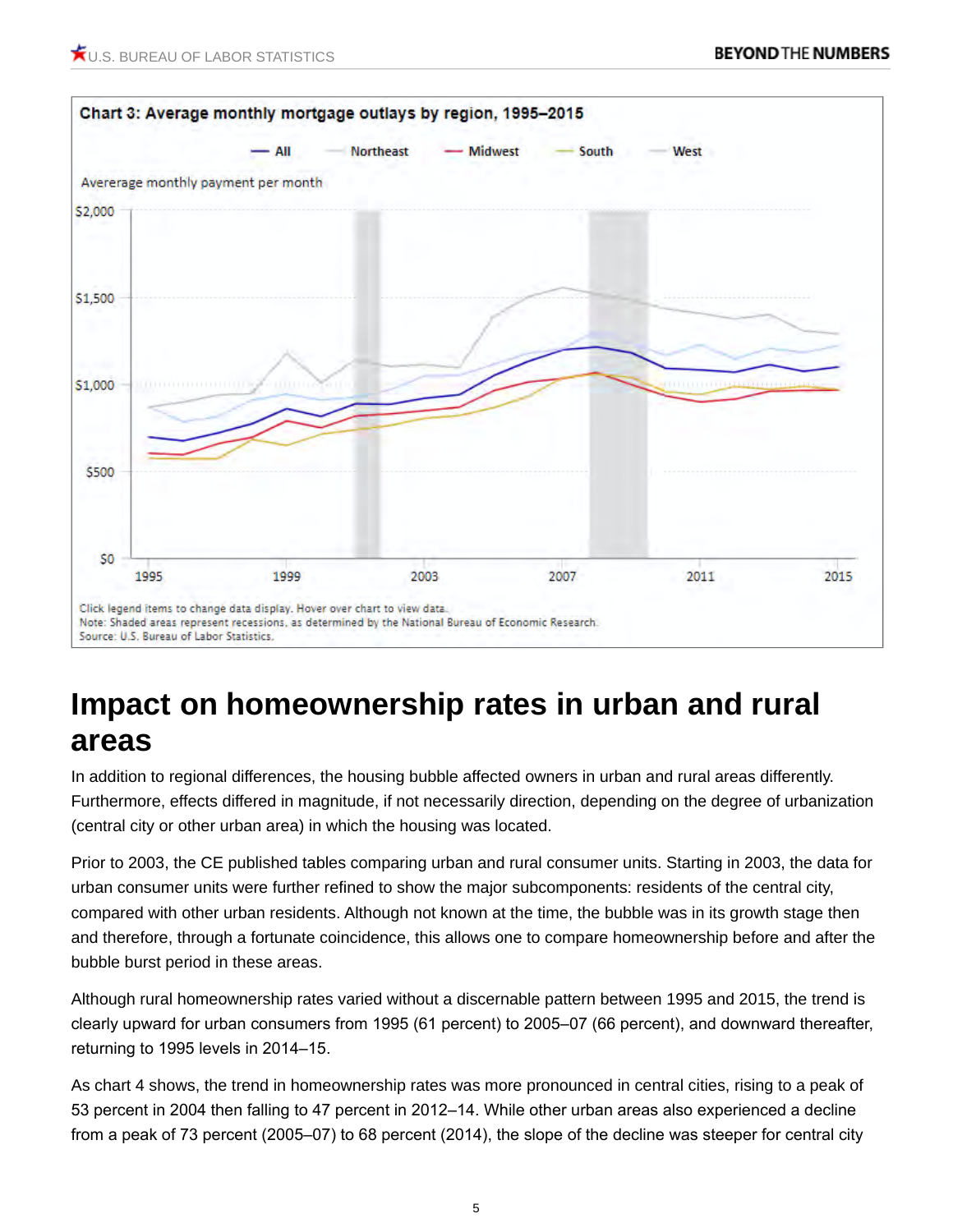residents than for those in other urban areas. Therefore, the more urbanized the area, the stronger the effect of the bubble.



#### **Effects on homeownership rates in metropolitan statistical areas**

<span id="page-5-0"></span>The previous analysis looked at differences in homeownership rates among regions and between urban and rural areas. Combining the two, this section examines differences by the largest metropolitan statistical areas (MSA) within each region. For three regions—Northeast, Midwest, and South—the MSA with the most consumer units in all or most years is included here.<sup>[9](#page-20-0)</sup> In the West, the two largest MSAs (Los Angeles and San Francisco) are included. This is because, unlike the other regions, the two largest MSAs in the West are in one state (California). Therefore, owners in each city are subject to identical state laws and regulations affecting homeownership. At the same time, these cities are very different in climate, density, and other factors affecting homeownership rates. In addition, as shown earlier, the West experienced the bubble and its aftermath in more extreme ways than other regions. Given that the two largest cities within this region are likely driving the experience for the region as a whole, it is useful and interesting to compare them to each other, as well as to other large MSAs.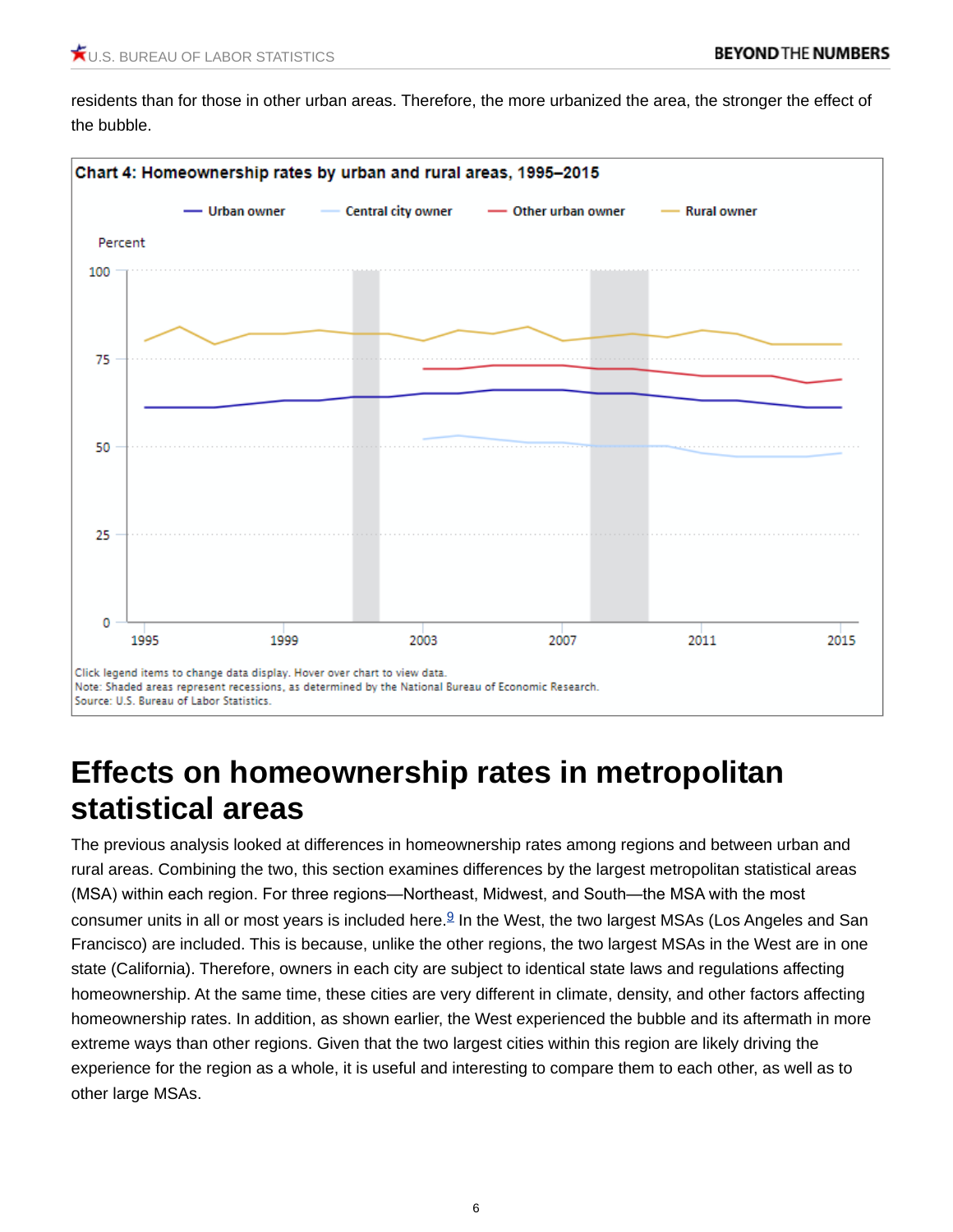<span id="page-6-0"></span>Chart 5 demonstrates some interesting patterns. First, Chicago had the highest rate of homeownership in each 2-year period studied.<sup>[10](#page-20-1)</sup> New York and Los Angeles typically had the lowest rates until through 2004–05, after which the rates for both MSAs fell, but much more sharply for Los Angeles than New York. At the same time, the rate for San Francisco rose steadily through the start of the bubble (2002–03), and decreased sharply immediately after its onset (2004–05). Therefore, after having rates about the same as or higher than New York through 2004–05, both San Francisco and Los Angeles had lower rates than New York for most two-year periods thereafter.

All MSAs shown had higher rates of homeownership in 2002–03 than in 1994–95, with some continuing to rise through 2004–05. And although all MSAs shown had lower rates of homeownership in 2014–15 than in 2002– 03, the timing and patterns of decline differed. For example, the homeownership rates for Chicago, Dallas, and Los Angeles all peaked in the 2004–05 period. But, Dallas had a sharp drop in its rate from then through the bottom of the recession (2008–09), after which, the rate stabilized before falling again in 2014–15. Chicago's rate was almost the reverse of this pattern, falling in 2006–07 and stabilizing through 2008–09, before falling more sharply through 2014–15. Rates fell most years in the West, especially after 2006–07. In addition, the Western cities experienced large changes in homeownership rates during this period (2002–03 through 2014– 15) ranging from 58 to 49 percent in Los Angeles, and 63 percent to 50 percent in San Francisco. In fact, the drop for San Francisco (13 percentage points) was the largest of any MSA shown.

In contrast, the New York MSA's rate was least affected, at least until the onset of the recession. The homeownership rate rose only 2 percentage points from 2002–03 to 2008–09, after which it fell 5 percentage points by 2014–15.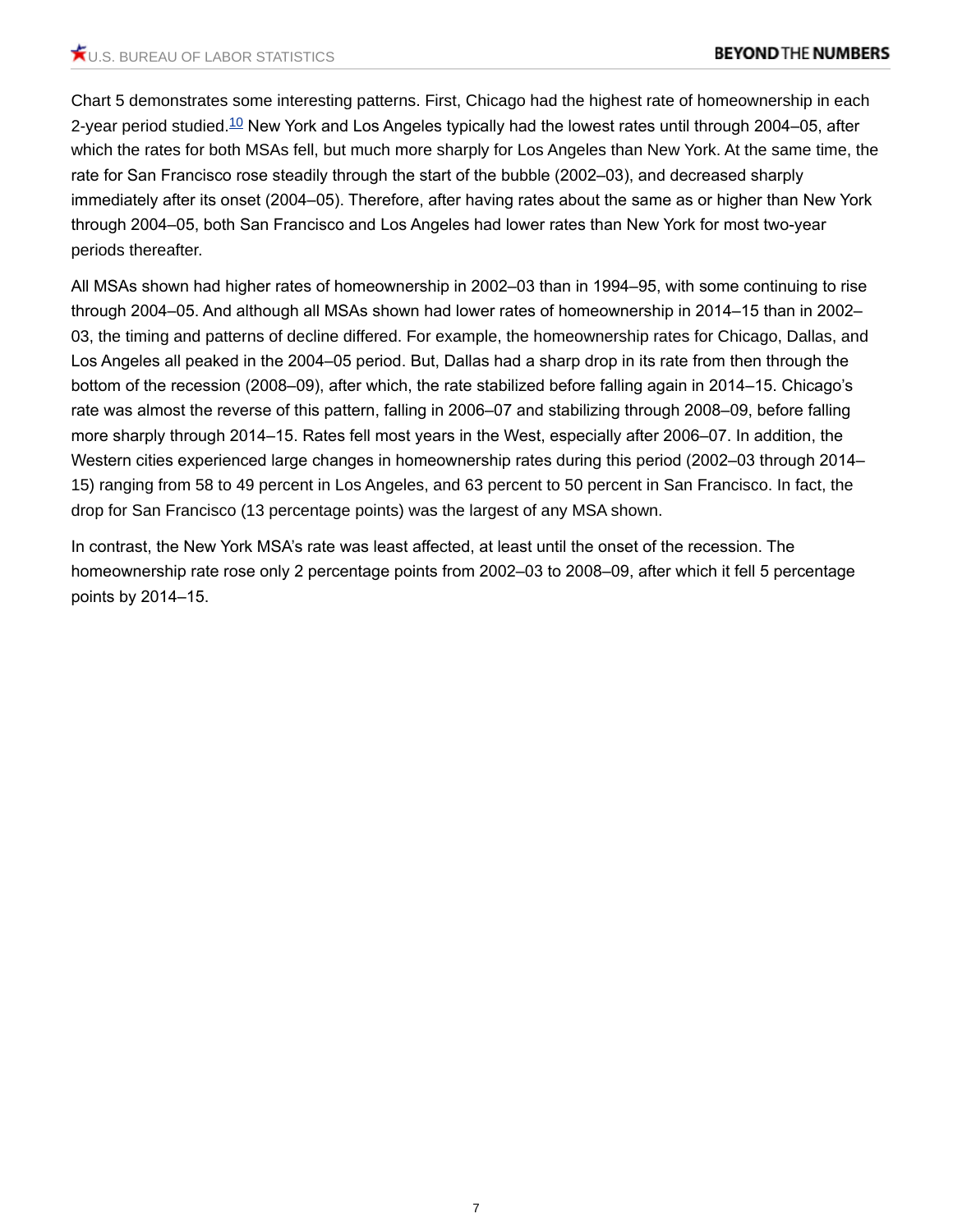

### **Effects on expenditures for owned dwellings in major metropolitan statistical areas**

<span id="page-7-2"></span><span id="page-7-1"></span><span id="page-7-0"></span>Chart 6 shows that expenditures for owned dwellings (defined below) differed across the selected metropolitan statistical areas (MSAs).<sup>[11](#page-20-2)</sup> In Dallas, there is very little "bubble-and-burst effect" demonstrated. Expenditures for owned dwellings rose only 18 percent from 2002–03 (\$766) to their peak in 2012–13 (\$905), after which they declined slightly in 2014–15 (\$877).<sup>[12](#page-20-3)</sup> Similarly, New York exhibits no obvious bubble-and-burst pattern.<sup>[13](#page-20-4)</sup> However, unlike Dallas, these expenditures never fell in New York for the periods studied. Rising steadily from a monthly average of \$806 in 1994–95 to \$1,189 in 2004–05, these expenditures exhibited a strong one-period leap—more than 12 percent—to \$1,340 in 2006–07, before peaking at \$1,490 in 2014–15, an increase of just over 11 percent in what were elsewhere "burst" years.  $\frac{14}{1}$  $\frac{14}{1}$  $\frac{14}{1}$ 

<span id="page-7-3"></span>In contrast, Los Angeles, and especially San Francisco, show strong "bubble effects." In each MSA, expenditures peak in 2006–07. However, unique among MSAs displayed, expenditures for Los Angeles bottom out at a level only slightly higher (\$1,157) than they were (\$1,074) at the start of the bubble period (2002–03); for all other MSAs, the post-peak bottom is noticeably above the bubble period starting point. And while Dallas exhibits the most clearly linear long-run trend during the bubble period (2002–03 through 2006–07), for Los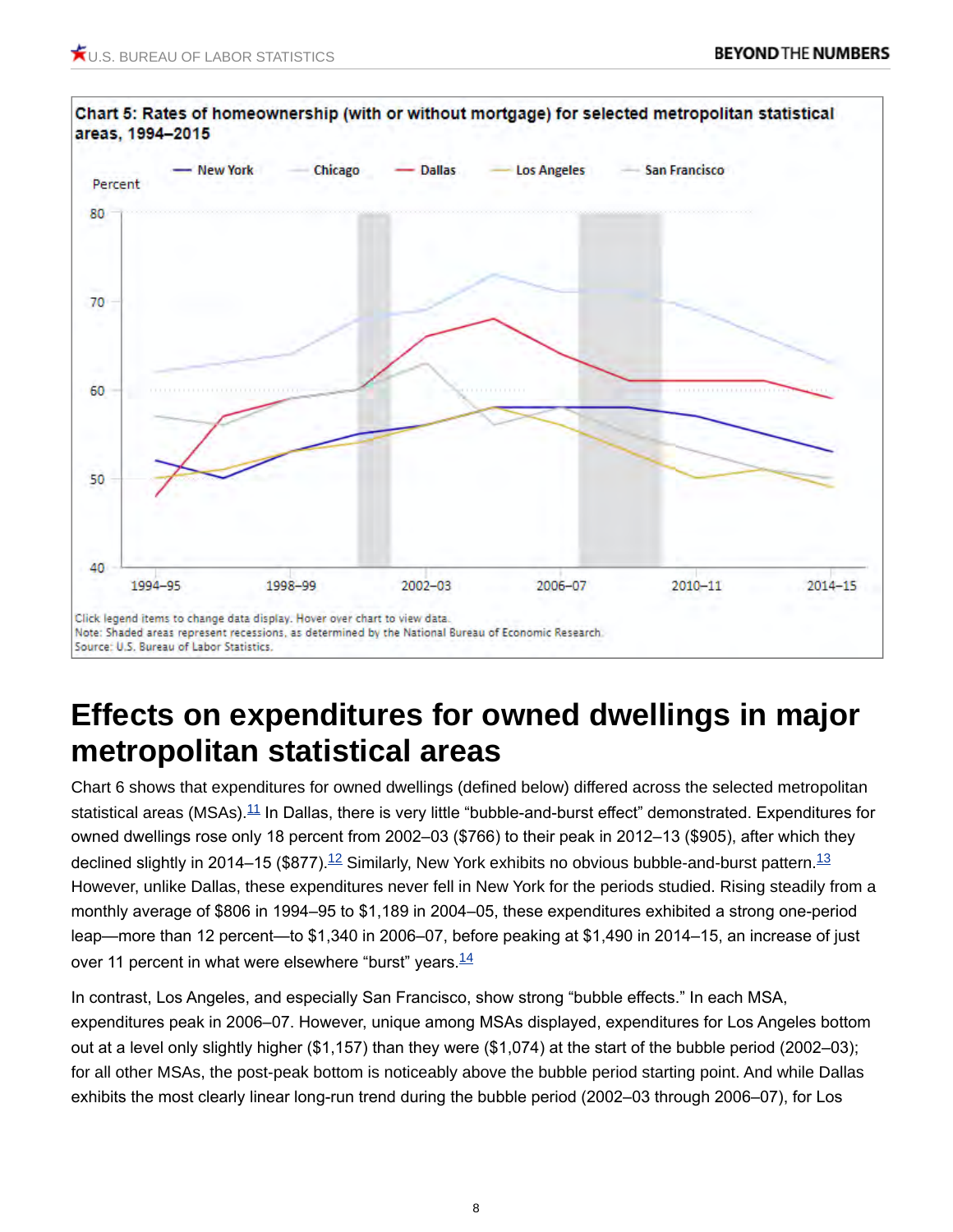Angeles, the relatively high peak and low points mean that the bubble period trend is the flattest observed among the MSAs examined.

The results were somewhere in the middle for Chicago, the remaining MSA for which results are displayed in Chart 6. After generally rising each period from 1994–95 to 2008–09, expenditures fell for the next two consecutive periods, to reach a peak in the final (2014–15) period. The 2014–15 peak (\$1,180) was about 7 percent higher than the previous (2008–09) peak (\$1,101), but was up more than 13 percent from the previous (2012–13) level (\$1,042).

The MSA tables that the CE publishes include expenditures for owned dwellings. However, they do not show detailed breakdowns of these expenditures. So while they include mortgage interest payments, as well as property taxes, maintenance and repairs, and similar expenditures, these subcomponents are not separately identifiable. Furthermore, because they are expenditures, they do not include mortgage principal payments; unlike other CE tables, the MSA tables do not include an addendum showing these principal payments. Therefore, chart 6 is not directly comparable to chart 3, which shows mortgage outlays by themselves. Nevertheless, the chart shows some interesting differences across the MSAs displayed.

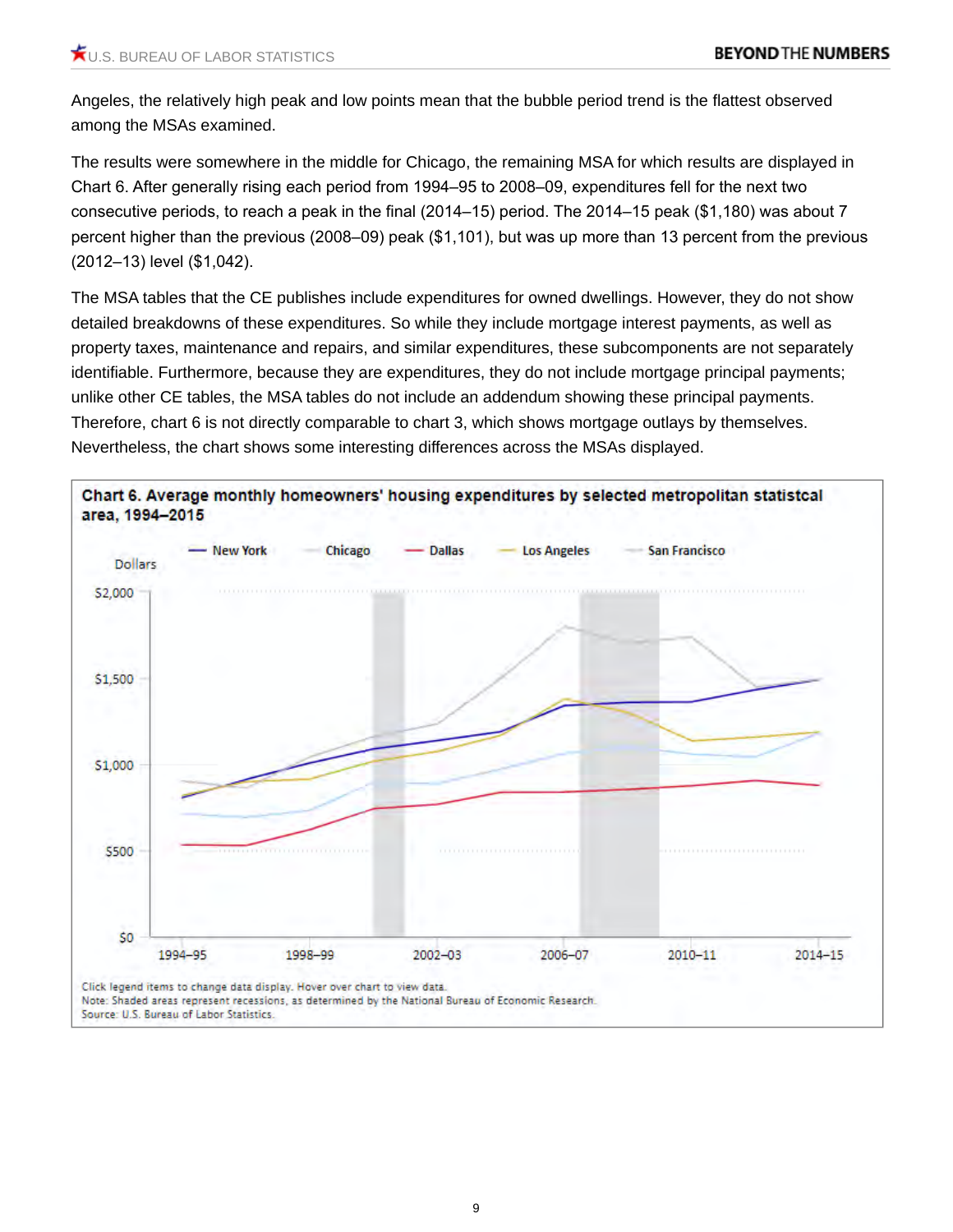## **Bubble's effects on renters: a regional perspective**

<span id="page-9-0"></span>In the CE data, consumer units are classified either as homeowners or renters.<sup>[15](#page-21-0)</sup> Therefore, it is not surprising that chart 7, showing the percentage of renters by region, is the "mirror image" of chart 2, highlighting homeownership.

As expected, the West shows the most variability in renter percentages, dropping steadily from 1996 through 2004, stabilizing through 2008, and then rising sharply afterward. As with the rate of homeowners, renter rates are very similar for the South and Midwest after the bursting of the bubble.



## **Effects on monthly rents by region**

<span id="page-9-1"></span>The pattern of monthly rent expenditures by region differed from the mortgage trend during the period studied (1995 through 2015).<sup>[16](#page-21-1)</sup> Unlike the outlays for mortgages, which showed a clear relationship to the bubble period, rents for most regions increased at a nearly linear rate. (See chart 8.) Interestingly, the one exception is the West. Not only did this region have the strongest changes in mortgage outlays during and after the bubble period, but rents followed a similar pattern, rising most sharply from 2004 through 2006, and continuing to increase unabated through 2009, after which they fell for the next 2 years. However, after 2011, the linear upward trend returned.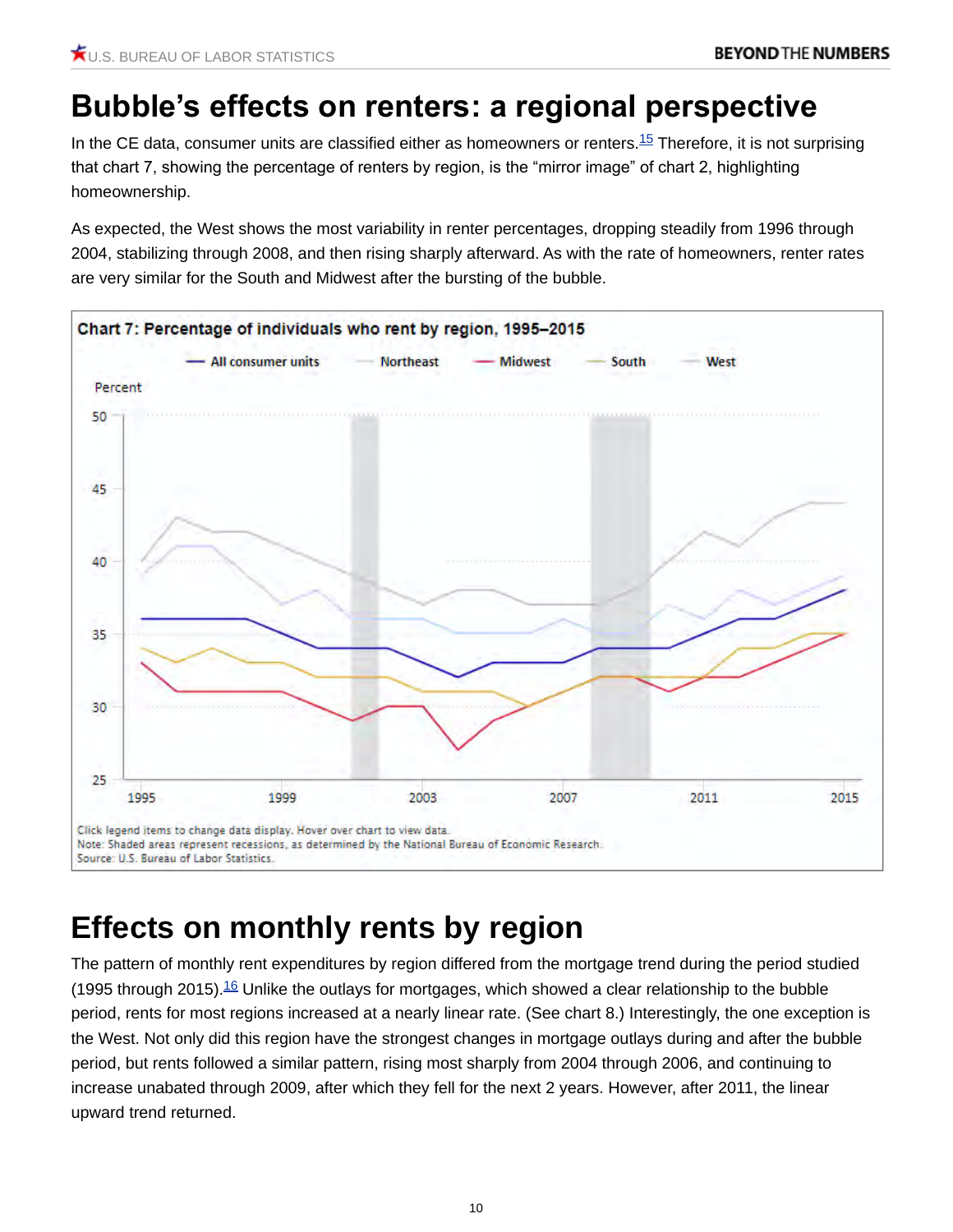

#### **Effects on rents in urban and rural areas**

Graphing rent expenditures by the degree of urbanization (urban or rural) of a household's residence yields interesting results. For urban areas, the trend in expenditures is almost perfectly linear from 1995 to 2015. (See chart 9.) That is, as with most of the regional expenditures, there is little evidence of the bubble affecting rent expenditures. Moreover, despite a higher percentage of renters in central cities (as shown in chart 4 demonstrating a lower percentage of homeowners in central cities), the levels of expenditures for rent are nearly identical for residents of central cities and other urban areas in the years for which these data are available.

<span id="page-10-0"></span>However, rural renters are different. While the trend is also linear overall, the slope of the trend line is less steep for rural renters than urban renters, indicating that rents in rural areas increased more slowly over time. In addition, there is evidence of a post-bubble effect: from 2007 to 2009, rents in rural areas declined substantially, to levels not seen since 2003. Subsequently, they rose, but fell into line with the long-run trend line in 2011. Nevertheless, these results must be interpreted with caution, as the "post-bubble" rent decline and the Great Recession were coincident. That is, the decline may not be a direct result of the "bursting" of the housing bubble, but of indirect effects, such as higher levels of unemployment in rural areas, which would decrease income and therefore rents. $\frac{17}{1}$  $\frac{17}{1}$  $\frac{17}{1}$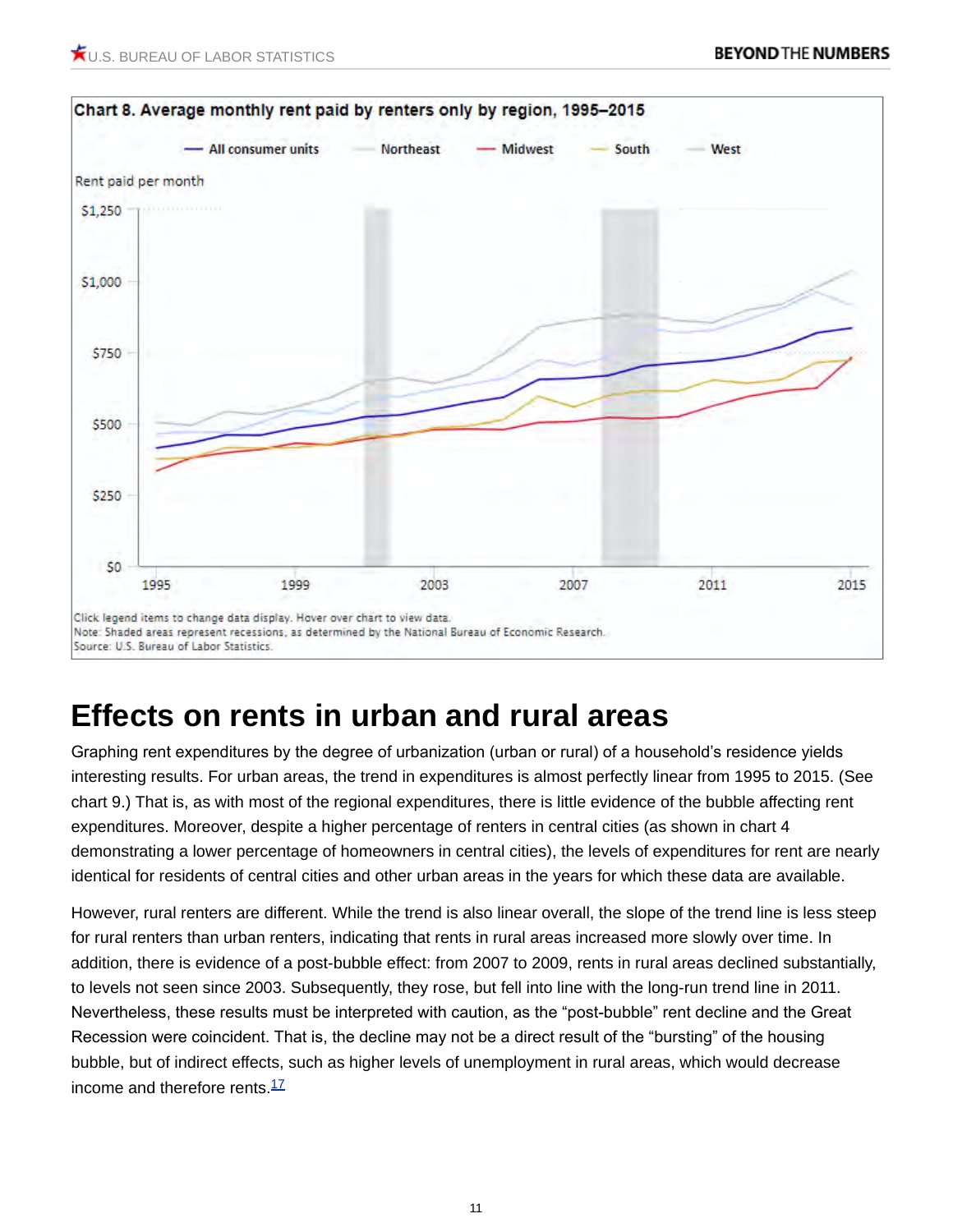

### **Effects on rents in major metropolitan statistical areas**

Chart 9 showed that urban consumers experienced similar levels of, and changes in, average rent expenditures before, during, and after the housing bubble. Does the same hold true regardless of location or size of the urban area? To find out, chart 10 compares rent expenditures in the largest MSAs within each region, similar to the way chart 6 compares owned dwellings expenditures across these MSAs earlier in this article.

Intriguingly, in some MSAs, such as New York and Chicago, the patterns follow those of total urban areas, shown previously—that is, a nearly perfect linear trend. For other cities, most notably San Francisco and Los Angeles, but also for Dallas, the patterns look more like those for homeowners—that is, demonstrating a visible bubble-and-burst effect.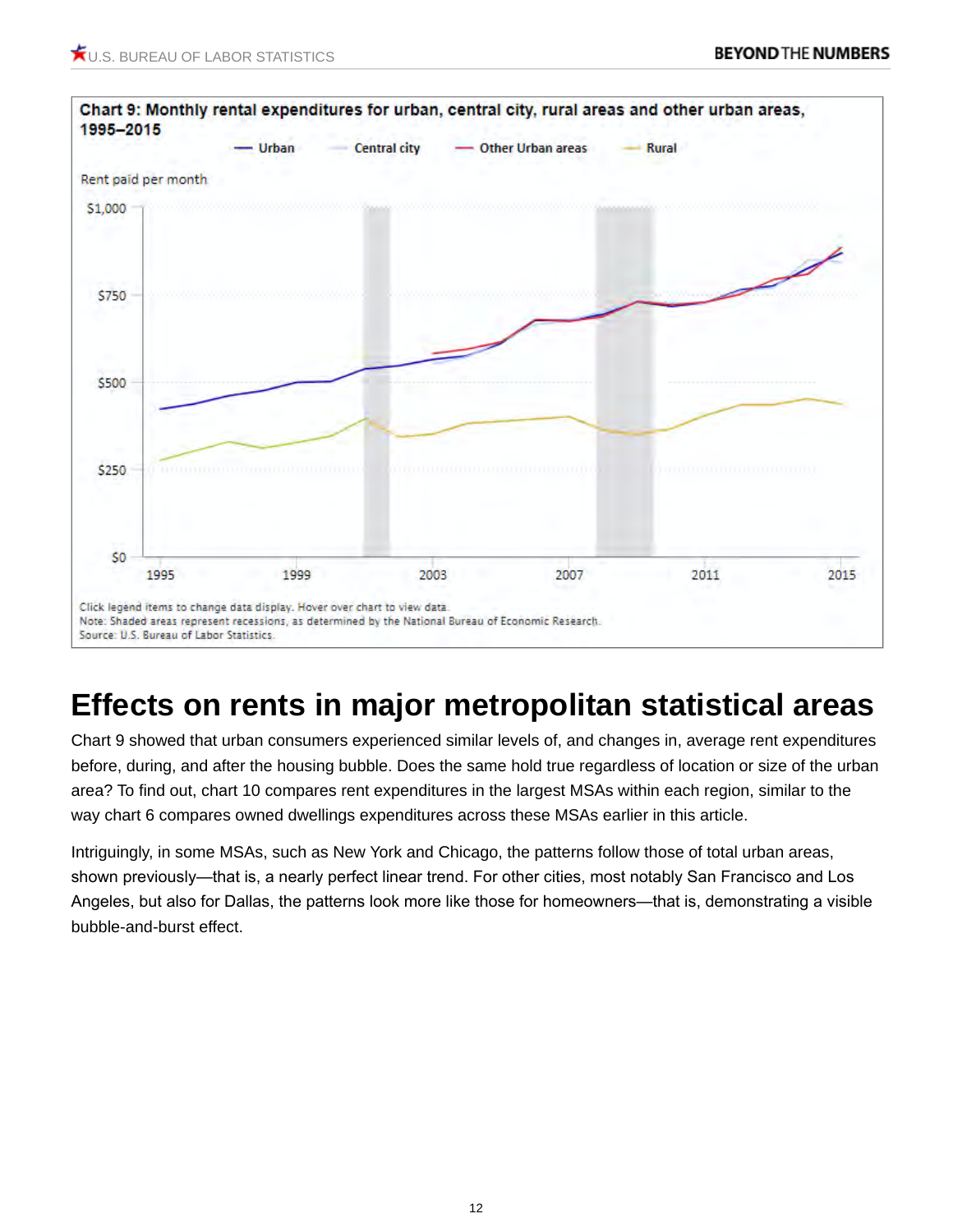

#### **Housing expenditures compared with other expenditures**

The relationship of housing expenditures to a consumer's economic welfare is easy to understand: given an annual income of a particular amount, the more that is spent on housing means the less that is available for spending on other goods and services, or for saving for the future (retirement, education, vacation, new vehicle purchase, or other goal). While this is true of any expenditure, for housing the relationship is particularly important, as housing traditionally constitutes a large share of total spending for the average consumer unit, and is not easily changed once established. For example, one can easily buy different types of groceries if food prices change; however, it is not so easy to renegotiate a rental or mortgage contract.

To start, it is useful to examine how housing and all other expenditures changed in relationship to each other. Charts 11 and 12 show that the patterns for homeowners with mortgages and renters were profoundly different. Note that because homeowners without mortgages were presumably less directly affected by the bubble than those with mortgages, they are excluded from the following analyses to clarify the comparisons to renters.

<span id="page-12-0"></span>Charts 11 and 12 show the changes in each expenditure category (housing and all other expenditures) and income before taxes, relative to their values in 2004, prior to which time CE income data are not comparable. $^{18}$  $^{18}$  $^{18}$ This is achieved simply by taking a ratio of the current year value to the 2004 value. In this way, an index value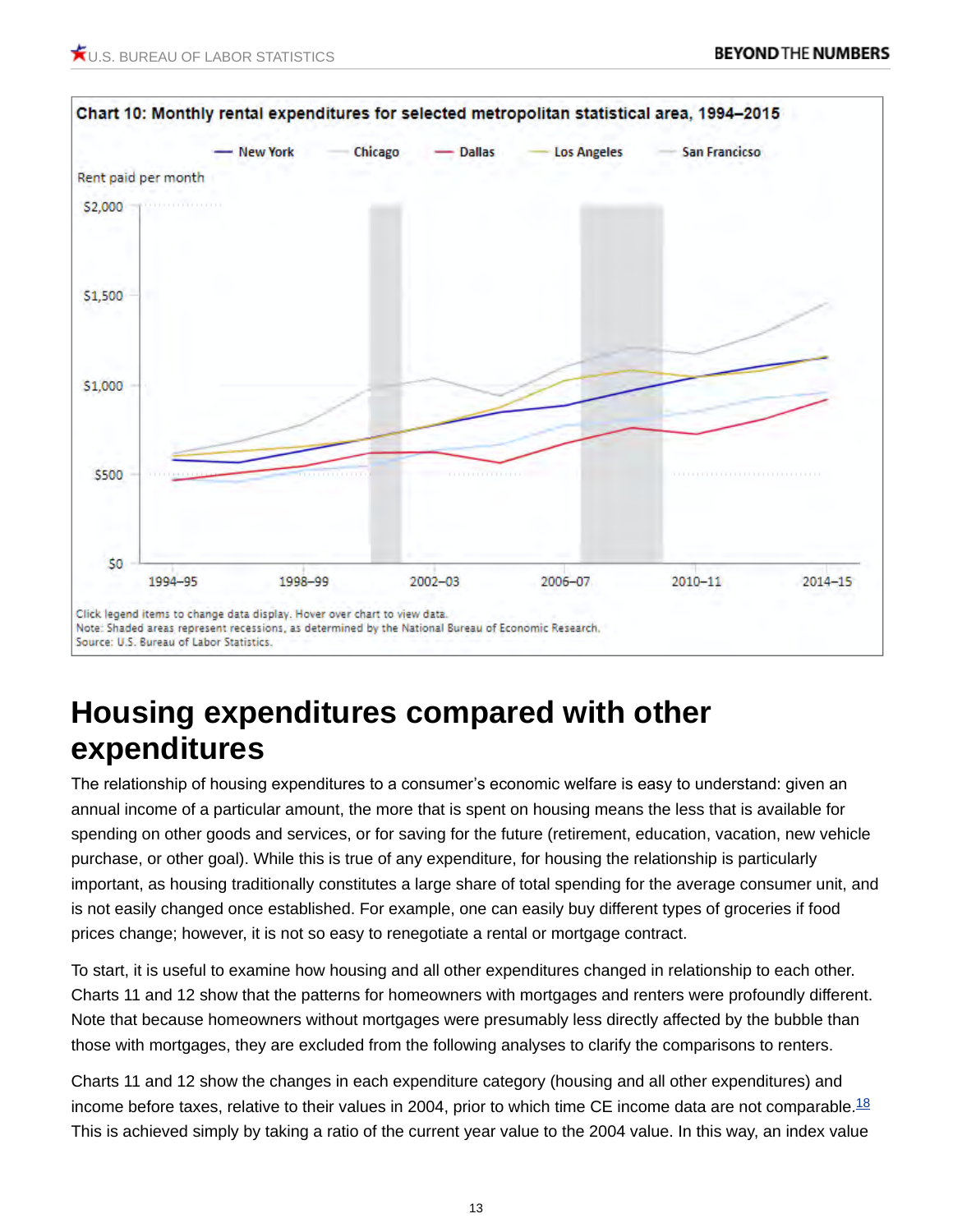of 100 means that expenditures in the current year are equal to their 2004 levels. A value greater than 100 indicates an increase in expenditures over time, while a value less than 100 (not observed in charts 11 and 12) indicates a decrease in expenditures from the base period. Similarly, subtracting 100 from the index provides a measure of percent change from the base period. For example, the value of the nonhousing expenditures index in 2015 for homeowners with a mortgage is about 132, indicating these expenditures increased about 32 percent from 2004 to 2015.

As evident from chart 11, mortgage outlays rose much faster than income for homeowners who paid them from 2004 through 2008. That is, while mortgage outlays were 29 percent higher in 2008 than 2004, incomes before taxes for homeowners with mortgages were only 16 percent higher in 2008 than 2004. At the same time, nonmortgage expenditures increased (13 percent), but less than income. This indicates that homeowners with mortgages were disproportionately allocating their increased incomes to mortgage payments rather than other goods or services. However, this changed rapidly after the bursting of the bubble. Although mortgage outlays never fell to 2004 levels, by 2011, they were 15 percent higher than they had been in 2004, while income was 16 percent higher. At the same time, nonmortgage expenditures, which fell between 2008 and 2010, started to increase, growing at a faster rate than income. By 2015, both income and nonmortgage expenditures were about one-third higher (32 to 33 percent) than they were in 2004. In that same year, mortgage outlays were 17 percent higher than they had been in 2004.

<span id="page-13-0"></span>Note that the reduction in total expenditures less mortgage interest (2008 through 2010) coincides with a period of declining mortgage outlays. Yet, at the same time, average income before taxes was comparatively stable. Because income is stable and mortgage outlays decrease, one might expect expenditures less mortgage interest to increase on average. The fact that they decrease instead may be evidence of a "wealth effect"—that is, even if the mortgage payment does not change, the lower value of the home may lead the owner to be more cautious about spending.<sup>[19](#page-22-0)</sup>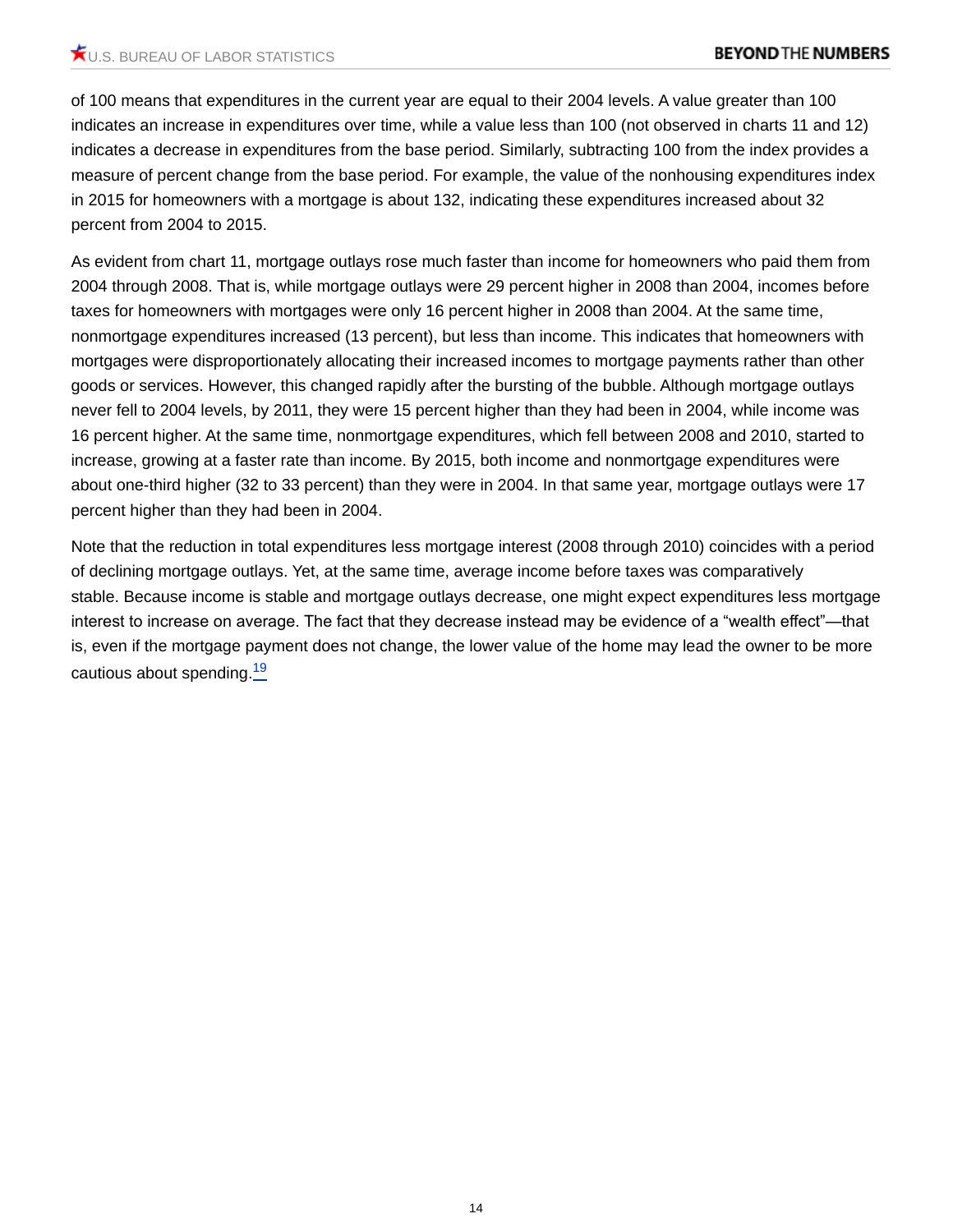

#### **How housing expenditures compare to other expenditures: renters**

<span id="page-14-0"></span>In contrast to mortgage outlays, rent expenditures (chart 12) increased every year since 2004, except for 2010, when the index fell slightly (less than 1 point). Most interesting, while incomes actually fell for renters from 2011 to 2013, and total nonrent expenditures (food, apparel and services, healthcare, transportation, etc.) were stable, rents rose steadily; the rent index increased nearly 7 percentage points in this period, compared with a drop of nearly 5 percentage points in income. Rent expenditures also increased more in most years than nonrent expenditures, most evidently at the end of the recession (2009) when the rent index rose 5.0 points, and the nonrent expenditure index fell by 4.1 points.  $20$  As a result, by 2015, rent expenditures had increased 48 percent, while nonrent expenditures increased 34 percent.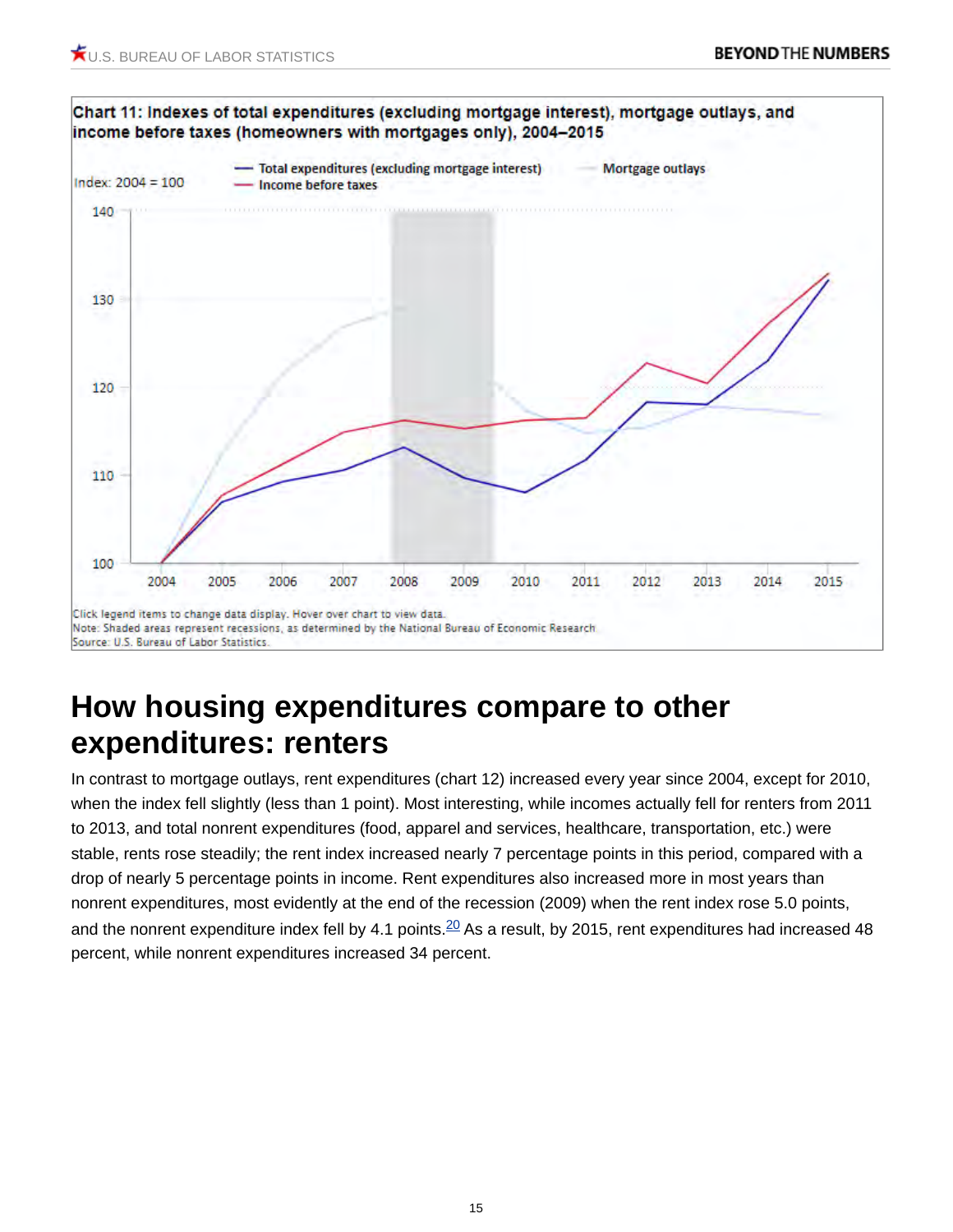

#### **Income shares: homeowners with mortgage**

Although income shares are not so variable as the relative growth rates, they are important because the more income homeowners allocate to housing payments (mortgage outlays), the less they have left over to spend on other goods and services, or to allocate for savings.

Chart 13 shows expenditures and outlays as shares of income. From 2004 to 2008, the share of income allocated to mortgage outlays increases nearly 2 percentage points, 14 to 16 percent, before falling to under 13 percent in 2015. This may not seem like a large change, but consider, for example, that average annual income for homeowners with mortgages was \$51,130 in 2004. Even with no increase in income, a young homeowner with a typical 30-year mortgage would be able to save over \$30,000 more (2 percent of \$51,130 for 30 years) for retirement just by saving this 2 percent each year. And that is before including any compounding of interest. By 2015, incomes for homeowners with mortgages had risen to \$67,547 on average. The same young homeowner could save more than \$40,000 in this case.

At the same time, the share of income allocated to nonmortgage expenditures fell—from nearly 67 percent to about 64 percent by 2007, and rising slightly to 65 percent in 2008. The share continued to fall after the recession officially ended, bottoming out at 62 percent in 2010, before rising to 66 percent in 2015.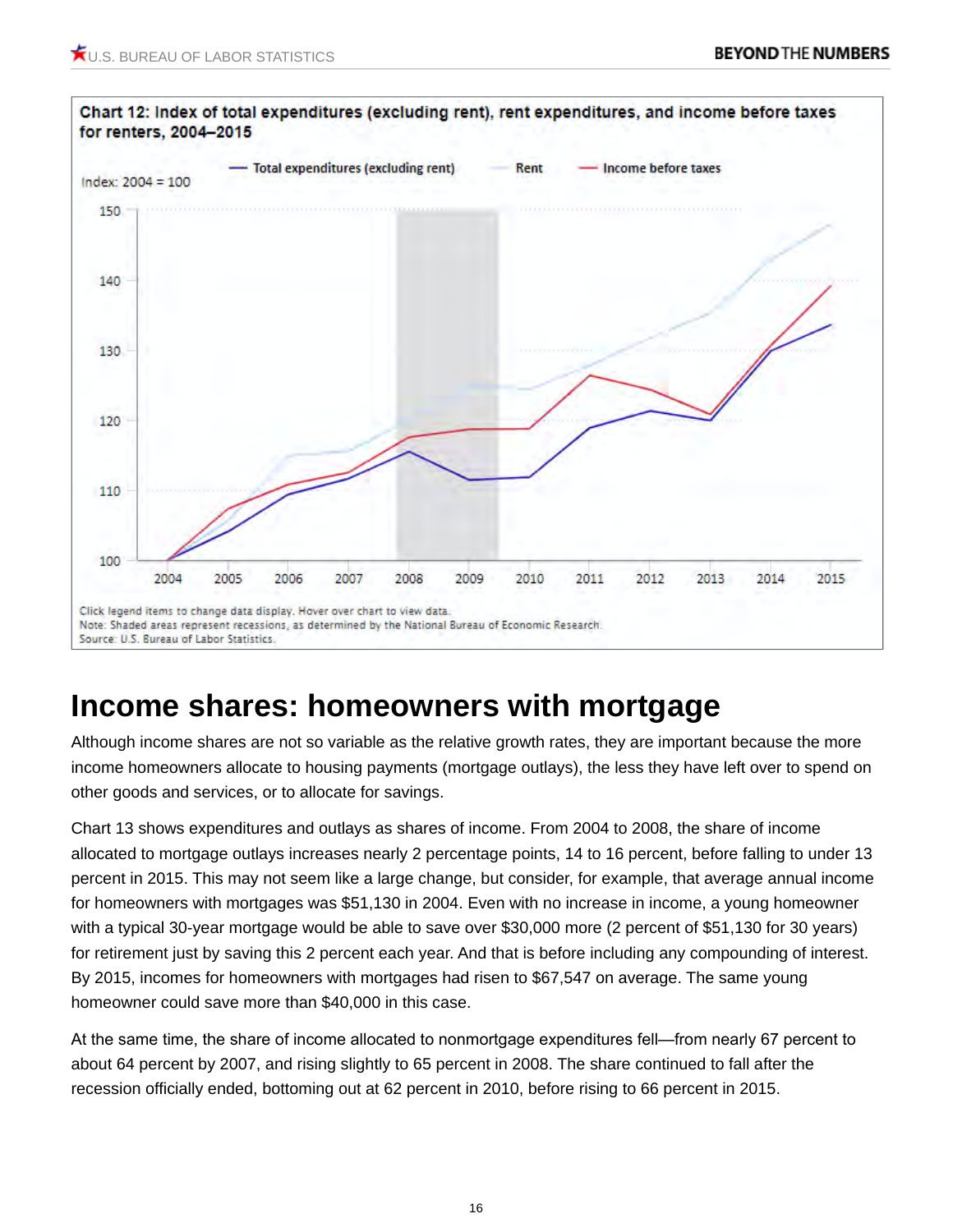Over all, the combined share reached its lowest point in 2010 (76 percent of income) when both nonmortgage expenditures and mortgage outlays were declining. The decline in mortgage outlays more than offset the increase in nonmortgage expenditures from 2010 onward, as the share in 2015 (79 percent) was still lower than it was in 2004 (81 percent).



#### **Income shares of rent**

For renters, the share of income allocated to rent generally increased, albeit slowly, from 21 percent in 2004 to 23 percent in 2015 (chart 14). Nonrent expenditures accounted for 70 percent or more of income for most years between 2004 and 2008, but fell in 2009, the year in which the recession had technically ended. Nonrent expenditures stayed at about 67 percent each year from 2009 through 2011, returning to pre-recession levels in 2012, and remaining there subsequently.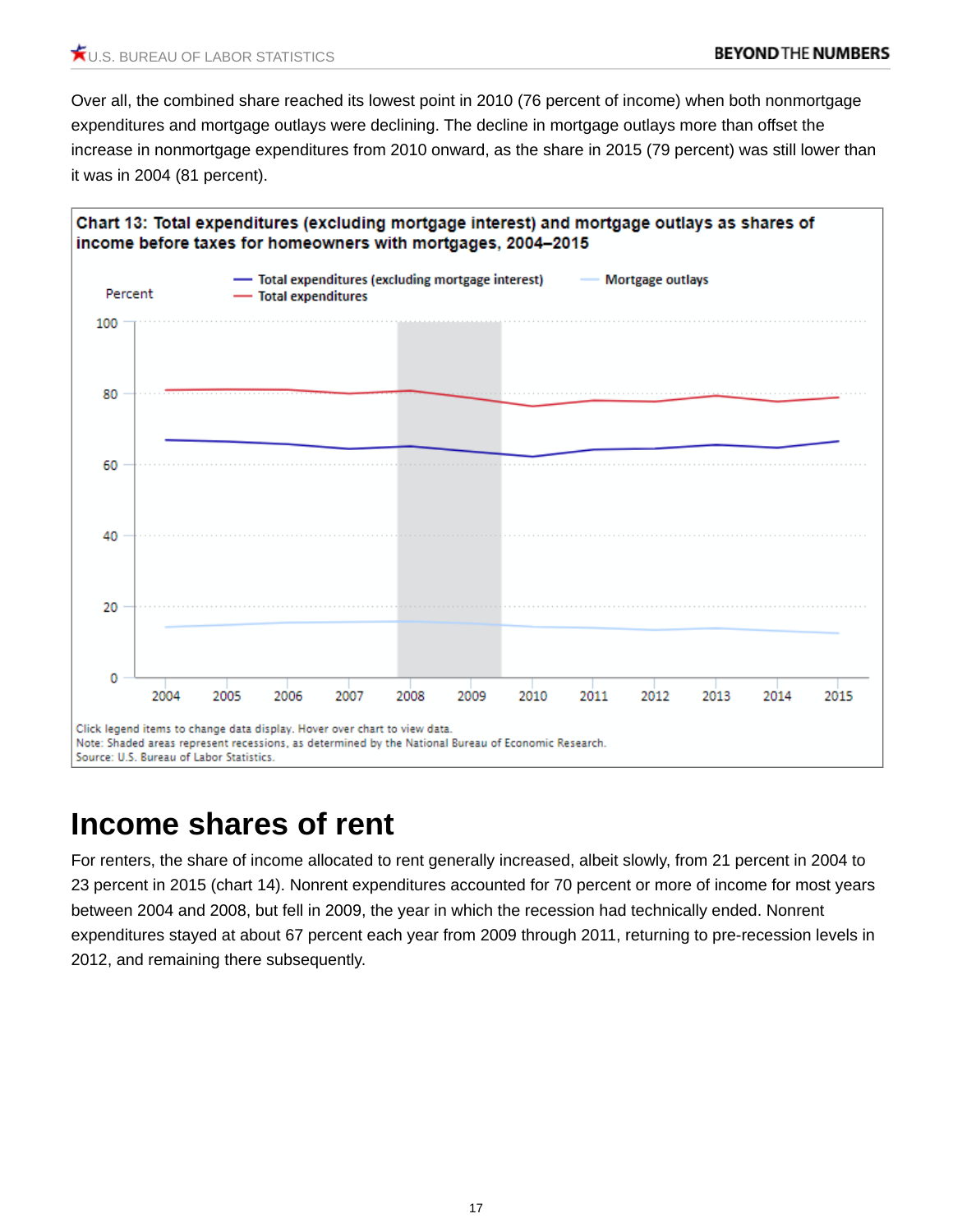

## **Conclusion**

Starting around 2002, the United States entered a period of rapidly increasing prices for owned homes, known familiarly as the "housing bubble." Prices peaked around 2007, and the decline that followed is known as the "bursting" of the bubble, which coincided with a period of general economic decline known as the "Great Recession." Given the historical importance of basic housing in the typical consumer's budget (accounting for one fourth or more of the budget for most years between 1995 and 2015), it is reasonable to expect that there is a link between housing expenditures and general economic activity. Data from the Consumer Expenditure Survey bear out this expectation. For example, total expenditures less mortgage interest fell for the average homeowner at the same time housing prices passed their peak (i.e., starting in 2008). The reduction in total spending may have been caused by a "wealth effect" (even if one's mortgage payment does not change, the lower value of the home may lead the owner to be more cautious about spending), which in turn plausibly contributed to general economic decline (e.g., unemployment increases as firms sell less).

Furthermore, while the "bubble" and its aftermath are often described as a national phenomenon, the data show that different areas experienced the bubble differently. For example, the bubble effects—in terms of mortgage outlays—are most evident in the West, which experienced pronounced increases in these payments from 2004 through 2007, with the largest increase at the beginning of the period (2004 to 2005). However, even within the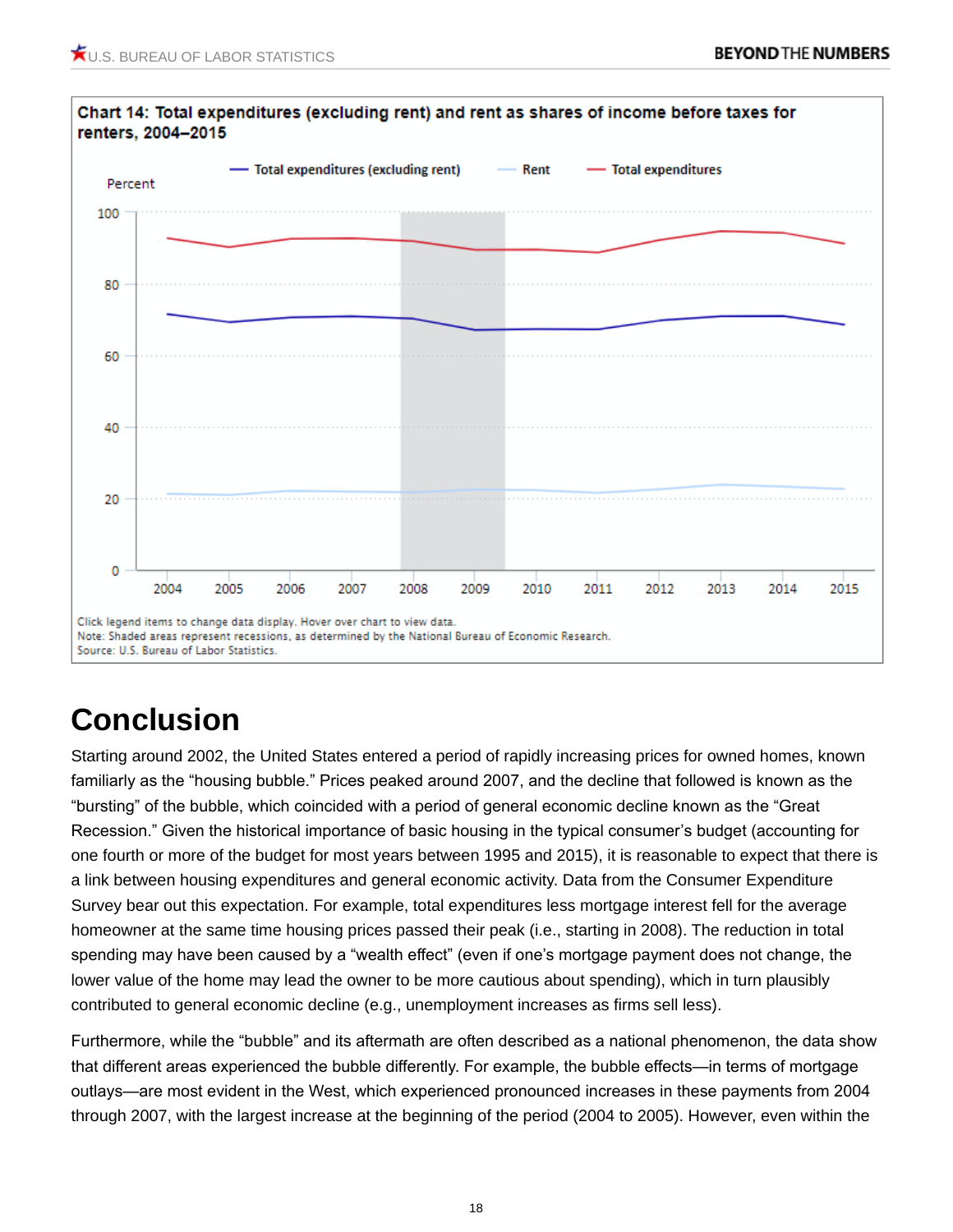West, the two largest MSAs exhibited patterns that were similar in shape, but different in magnitude. Starting at about the same level on average in 1994–95, expenditures in San Francisco were already a bit higher than those in Los Angeles in 2000–01, the final period before the onset of the bubble in 2002–03. Both experienced sharp increases during the bubble period and sharp decreases after, but the increases were more pronounced in San Francisco, while the decreases were more pronounced in Los Angeles.

At the same time, the effect on renters appears to be indirect. For example, average expenditures on rent generally increased before, during, and after the bubble, and at stable rates. That is, in most locations examined, there were no sharp increases or decreases in rent expenditures during the bubble. However, total expenditures less rent declined in 2009, and rebounded only slightly in 2010. This is similar to the pattern exhibited by homeowners, except that for them, total expenditures less mortgage interest declined in both 2009 and 2010. While renters may not have reduced nonrent expenditures because of a "wealth effect" related to homeownership, they may have reduced them for reasons homeowners shared, such as actual, or concerns about prospective, unemployment. However, this is speculative, as the CE data do not collect information about expectations or short-term unemployment.<sup>[21](#page-22-2)</sup>

<span id="page-18-0"></span>The data also show an increase in homeownership rates, starting with the earliest data examined (1995 in most cases), which peak in or around 2007, and fall thereafter. This is important to note because homeownership is generally considered to be an important element of economic welfare. After all, an owned home is an asset that can be sold for (hopefully) a capital gain that can be used to finance retirement or other activities. In the same way, one expects that the typical mortgage will be paid off some day, reducing "necessary" outlays for the consumer at that point, and thus freeing up money for other activities (saving, travel, etc.). However, to the extent that some owners purchased homes they could not afford, or that subsequently lost substantial value in the "burst" period, it is reasonable to conclude that they were in fact made worse off by the purchase of a home, or at least by the timing of it. If so, the effects were experienced, albeit in different degrees, in all sectors of the country examined here (various regions, urban and rural, central city and other urban, etc.).

Given the magnitude of the effects, direct and indirect, of the bubble and its bursting, the information presented herein is important for both consumers and policymakers. It may help consumers better assess the risk of purchasing a new home, as well as provide data for policy makers to consider in preventing, or preparing for, future bubbles.

This **Beyond the Numbers** article was prepared by Geoffrey Paulin, Senior Economist in the Office of Prices and Living Conditions, Email: [paulin.geoffrey@bls.gov](mailto:paulin.geoffrey@bls.gov), Telephone: (202) 691-5132.

Upon request, the information in this article will be made available to individuals who are sensory impaired. Voice phone: (202) 691-5200. Federal Relay Service: 1-800-877-8339. This article is in the public domain and may be reproduced without permission.

[What the Consumer Expenditure Survey tells us about mortgage instruments before and after the housing collapse](https://www.bls.gov/opub/btn/volume-5/what-the-consumer-expenditure-survey-tells-us-about-mortgage-instruments-before-and-after-the-housing-collapse.htm)

[A comparison of 25 years of consumer expenditures by homeowners and renters](https://www.bls.gov/opub/btn/volume-1/a-comparison-of-25-years-of-consumer-expenditures-by-homeowners-and-renters.htm)

**RELATED ARTICLES**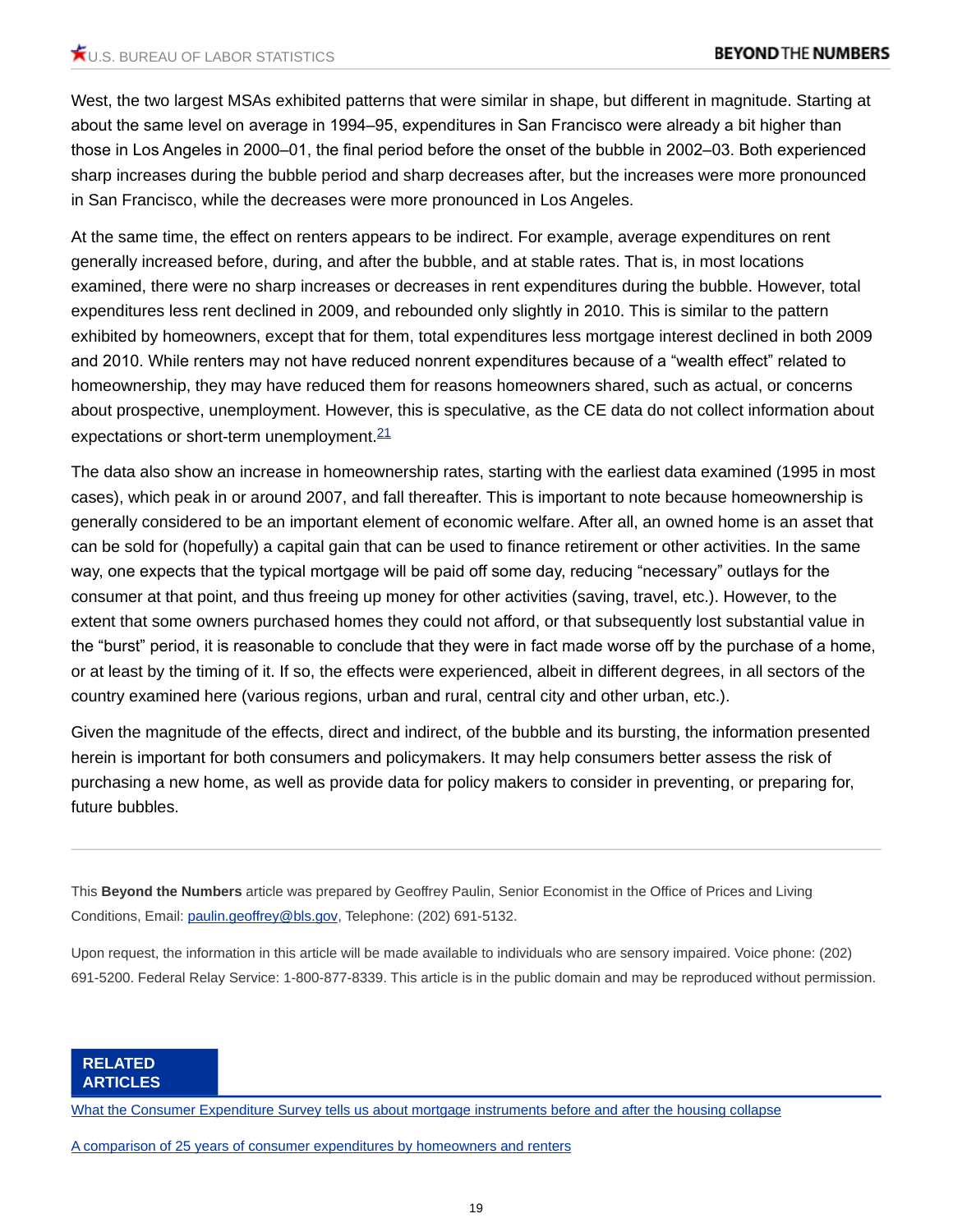[Consumer Expenditures in 2010: Lingering Effects of the Great Recession](https://www.bls.gov/cex/csxann10.pdf)

#### **NOTES**

<span id="page-19-0"></span> $1$  See chart 1 for a graphical depiction.

<span id="page-19-1"></span><sup>[2](#page-0-1)</sup> For more information on recession cycles, see<http://www.nber.org/cycles/>.

<span id="page-19-2"></span> $3$  According to NBER, that recession lasted from July 1981 to November 1982. Related to this, data from the Current Population Survey (CPS) show that seasonally adjusted unemployment reached 10.1 percent in September 1982 and peaked at 10.8 percent in December before declining to 10.1 percent by June 1983. Thereafter, it was less than 10.0 percent until the recession that started in December 2007.

For more information on recession cycles, see<http://www.nber.org/cycles/>; for more information on CPS data, see [https://](https://data.bls.gov/PDQWeb/ln) [data.bls.gov/PDQWeb/ln](https://data.bls.gov/PDQWeb/ln).

<span id="page-19-3"></span> $^4_\text{-}$  $^4_\text{-}$  $^4_\text{-}$  Basic housing expenditures are defined here as the sum of expenditures for owned dwellings (mortgage interest, maintenance and repairs, etc.), rented dwellings, and utilities. Utilities are included in this equation because many renters have them included in their rents. However, other housing components, such as household textiles, furniture, and appliances, are excluded from this definition as they are discretionary once a home is purchased or rented. Note that mortgage principal payments are excluded from expenditures, but are included in an "outlays" definition, used throughout the article.

A consumer unit can consist of a single person, or persons who live together and who are related by blood, marriage or other legal arrangement, or who are unrelated but use their incomes to make joint spending decisions. Persons who live with others from whom they are financially independent are also separate consumer units within the same physical dwelling. For more information on the term "consumer unit," see <https://www.bls.gov/cex/csxgloss.htm>.

<span id="page-19-4"></span> $5$  According to the U.S. Census Bureau, "The following data are for new, single-family houses only. The Survey of Construction does not collect sales information for multifamily buildings or for existing homes." For more information, see [https://](https://www.census.gov/construction/nrs/historical_data/index.html) [www.census.gov/construction/nrs/historical\\_data/index.html.](https://www.census.gov/construction/nrs/historical_data/index.html)

<span id="page-19-5"></span><sup>[6](#page-1-3)</sup> For more information on the recession cycles, see<http://www.nber.org/cycles/>.

<span id="page-19-6"></span> $\frac{7}{2}$  $\frac{7}{2}$  $\frac{7}{2}$  While homeownership rates in the Northeast rose from 59 percent in 1997 to 65 percent in 2004–06, the climb was interrupted by a decrease in 2000, and a 3-year level period (2001–2003) at 64 percent.

<span id="page-19-7"></span> $^8_ ^8_ ^8_-$  Figures for outlays by region are derived from tabular data, but are not available directly by region for the period studied. That is, the CE publishes information for homeowners and renters separately at the national level, but by region, the data are available only for all consumer units in that region, with no distinction between homeowners and renters. (The first 2-year cross-tabulated tables showing region by housing tenure appear for the 2014–15 results. But again, these are 2-year tables, not single-year tables, and are only available for the final two years studied here.) In addition, the values shown in the tables are annual averages, even though most mortgages and rents are paid monthly. Under the assumption that most homeowners have no rent expenditures, and most renters have no outlays for homeownership, the figures for monthly homeownership outlays are derived according to the following hypothetical example: suppose that in a particular region, the average annual outlay for mortgages is \$7,200. First, dividing the average annual outlay by 12 yields an estimated monthly outlay of \$600. Suppose further that homeowners account for 60 percent of consumer units in the region. Dividing the estimated average monthly outlay by the percentage of homeowners (expressed as 0.60) yields an estimated average outlay for homeowners for mortgages of \$1,000 in this example.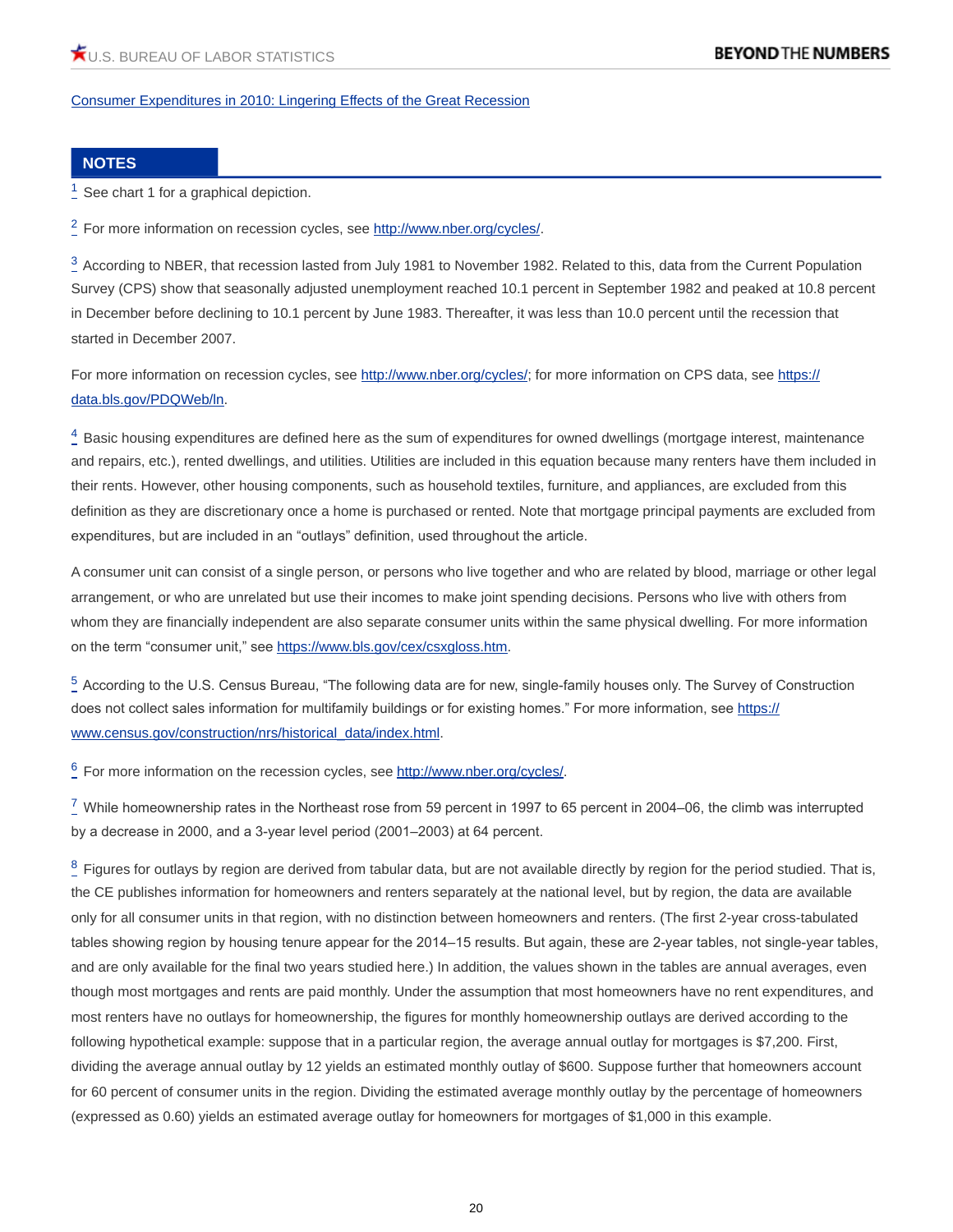<span id="page-20-0"></span> $\frac{9}{2}$  $\frac{9}{2}$  $\frac{9}{2}$  The only exception to "all" is in the South. That is, Dallas is the largest MSA (as measured by number of consumer units) in all periods covered except 2004–05, when it was second (2,054,000 consumer units) to Washington, DC (2,090,000), and 2006–07, when it was third: Atlanta was first (2,204,000), followed by Washington, DC (2,175,000), with Dallas a close third (2,171,000). For these and other data related to consumer expenditures in MSAs, see<https://www.bls.gov/cex/csxmsa.htm>, and select the region and two-year time period relevant to the MSA of interest.

<span id="page-20-1"></span><sup>[10](#page-6-0)</sup> Rates are averaged over 2-year periods. For example, the first point observed for each MSA during the bubble is the homeownership rate in the 2002–03 period. The second is for the 2004–05 period. This is because CE publishes MSA data in this way—that is, annual averages and rates covering 2-year periods instead of single-year periods—due to sample size concerns. Overlapping years are omitted from this chart to clarify the results. For example, although available, the 2003–04 data are omitted because they cover some of the same timeframe as the 2002–03 and 2004–05 data cover. In addition, these periods are chosen so that 2008–09 is represented as a single period, which is important given that the recession took place almost entirely during this period. (Recall that the NBER identifies December 2007 as the start date, with the end occurring in June 2009.) As it happens, the first year of the bubble was 2002, further strengthening the case for the periods presented.

<span id="page-20-2"></span> $\frac{11}{11}$  $\frac{11}{11}$  $\frac{11}{11}$  As with earlier charts, monthly expenditures are derived by dividing annual expenditures by 12, and dividing this result by the homeownership rate in the MSA of interest.

<span id="page-20-3"></span> $12$  In fact, this increase is much less than in the 1994–95 to 2002–03 period, when expenditures rose from \$531 to \$766 per month, an increase of 44.2 percent, and over a shorter time. Although percent changes can be misleading in this context—a change from \$1 to \$2 to \$3 is a 100-percent change from the first to second period, and a 50-percent change for the second to third, but is a \$1 change each year—examining actual dollar changes in this period confirms that the rate was smaller during the bubble than before. That is, if expenditures increased by \$59 every 2 years from 1994–95 to 2002–03, they would rise from \$531 to \$767, only \$1 more than the value observed. However, to rise from \$766 in 2002–03 to the peak of \$905 in 2012–13 would only require a biennial increase of less than \$28 per period. Therefore, the trend is flatter for Dallas in the bubble period than the prebubble period.

<span id="page-20-4"></span><sup>[13](#page-7-2)</sup> Using the method described in the previous endnote regarding Dallas, the biennial increase for 1994–95 to 2002–03 in New York is about \$83, falling to about \$59 for the 2002–03 to 2012–13 period.

<span id="page-20-5"></span> $14$  Due to a change in sample design, data collected in 2004 and 2005 were from different sample frames. It is reasonable to suspect that this would account for some of the change, as the data from 2005 and 2006–07 were from the same sample frame. For example, if expenditures were on average higher in the second sample frame, this would account for at least some of the increase from 2004–05 to 2006–07. However, if this were the case, one would expect a larger increase in 2004–05 than is observed. That is, in 2002–03, expenditures averaged to \$1,137 before rising to \$1,189 in 2004–05, and then leaping to \$1,340 in 2006–07. If the leap were due only—or mainly—to the sample frame change, one would expect a larger increase between 2002-03, when all of the sample was in the "old" design, and 2004–05, when half was from the "old" and half from the "new" design, followed by another similar increase in 2006–07, rather than a large one-time increase in 2006–07. To see this, suppose that members of the 2004 sample frame on average spent \$1,000, and that those in the 2005 sample frame spent \$2,000 on average, regardless of year. One would expect average expenditures to be \$1,000 in 2002–03, \$1,500 in 2004–05, and \$2,000 in 2006–07, rather than, say, \$1,000 in 2002–03, \$1,100 in 2004–05, and \$2,000 in 2006–07.

Evidence from the internal CE microdata files further contradicts the supposition that the increase is due to the change in sample frame. These data show that owned-dwellings expenditures for homeowners in the New York MSA were fairly stable for those who were interviewed between the first quarter of 2002 and the third quarter of 2003. They then rose on average through the second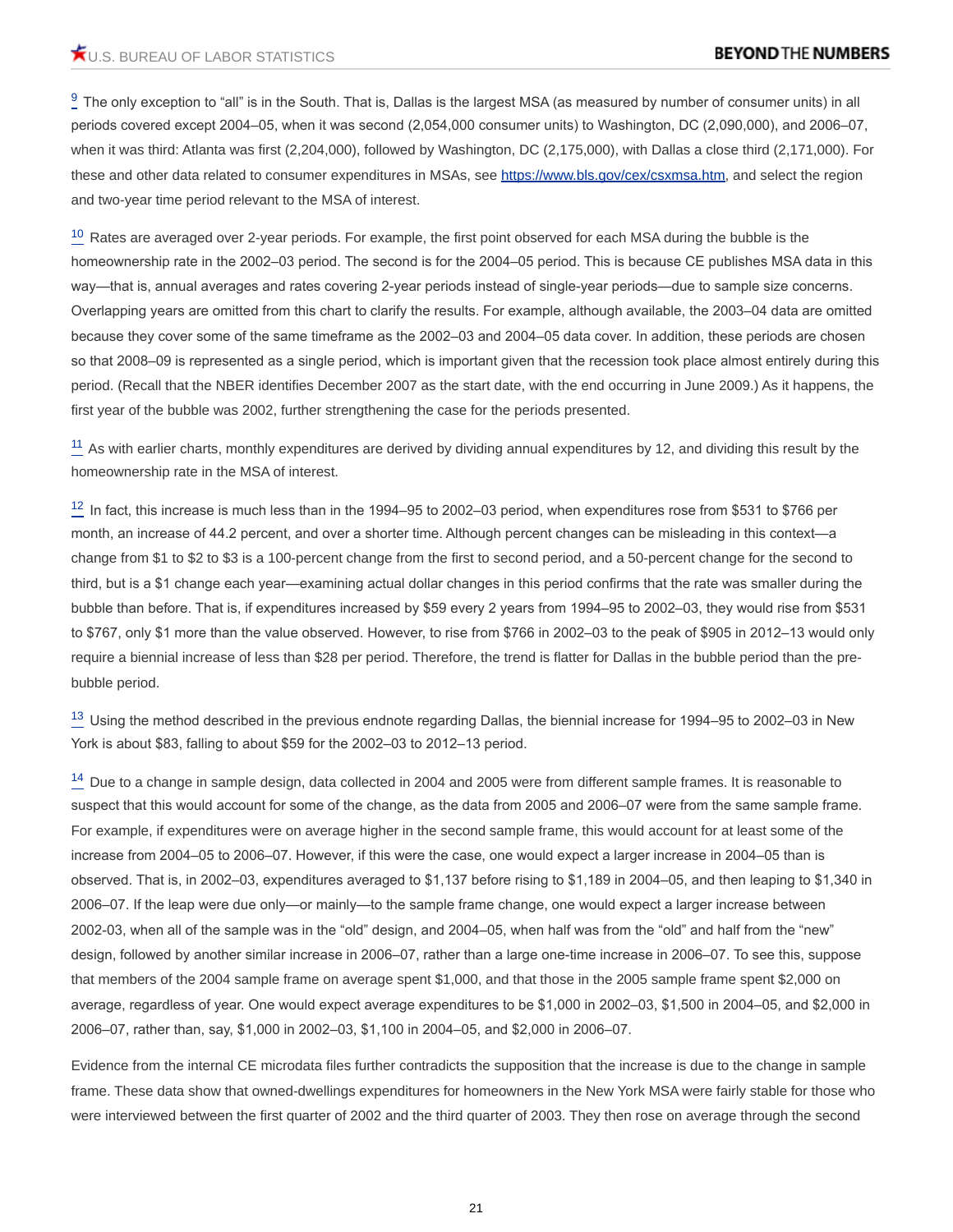quarter of 2004, and fell every quarter thereafter until the second quarter of 2005, after which they started to rise again. Note that expenditures for the second quarter of 2005 were reported only from those in the new sample frame, and that they were slightly lower on average than those reported from those who reported in the old sample frame in the first quarter of 2005. The difference is even greater when comparing those interviewed in the first quarter of 2005 in the old sample frame and those interviewed in the first quarter from the new sample frame. For technical reasons, when a sample frame change occurs, consumer units in the old sample frame are interviewed during the entire quarter of transition, that is, from January through March. However, those in the new sample frame are interviewed only during February and March. Therefore, when comparing reported expenditures from those in the old sample frame who were interviewed in February or March and those in the new sample frame, the mean for those interviewed in the new sample frame is actually lower, although the difference is not statistically significant based on a t-test of results from the unweighted sample. Both of these findings (that the difference is neither positive nor statistically significant) at minimum fail to support the supposition that the changes observed in mean expenditures for 2006–07 are due to sample frame changes. Furthermore, although not tested for statistical significance, the weighted means (produced for comparison because the data in the published tables from which the charts in this article are derived are weighted) exhibit similar patterns. Because computing standard errors for weighted means requires special techniques, no t-test is performed, as the point here is wellfounded without taking these steps.

As noted above, the results described here are obtained from internal microdata files. The CE program produces public use microdata (PUMD) files, which are available for free download from the CE website [\(https://www.bls.gov/cex/pumd.htm](https://www.bls.gov/cex/pumd.htm) and [https://](https://www.bls.gov/cex/pumd_data.htm) [www.bls.gov/cex/pumd\\_data.htm](https://www.bls.gov/cex/pumd_data.htm)). However, the variable identifying MSAs, including New York, is not available in the PUMD files prior to the second quarter of 2006 (2006Q2). Regardless, for researchers interested in computing findings similar to those described for 2006Q2 or later periods, the variable identifying MSAs is called "PSU," and the variable identifying housing tenure (homeowners and renters) is called "CUTENURE." The value of homeownership expenditures for the 3 months prior to the interview date is found by summing two variables (OWNDWEPQ and OWNDWECQ) for each consumer unit in the sample. Instructions on how to use the data are available also on the CE webpage ([https://www.bls.gov/cex/pumd.htm and https://](https://www.bls.gov/cex/pumd.htm and https://www.bls.gov/cex/pumd_doc.htm) [www.bls.gov/cex/pumd\\_doc.htm](https://www.bls.gov/cex/pumd.htm and https://www.bls.gov/cex/pumd_doc.htm)).

<span id="page-21-0"></span> $15$  Renters includes those in student housing, as well as those who receive rent as pay.

<span id="page-21-1"></span><sup>[16](#page-9-1)</sup> Monthly rent expenditures by region are derived in the same way as monthly mortgage outlays by region. See endnote 8 for details.

<span id="page-21-2"></span> $17$  Indeed, from the first quarter of 2007 through the second quarter of 2016, unemployment rates for rural areas were consistently, and sometimes substantially, higher for nonmetropolitan (i.e., rural) areas than for metropolitan (i.e., urban) areas. See "Rural Employment and Unemployment," table entitled "U.S. unemployment rates, metro and nonmetro areas, 2007–2016 (quarterly)," [https://www.ers.usda.gov/topics/rural-economy-population/employment-education/rural-employment-and-unemployment/.](https://www.ers.usda.gov/topics/rural-economy-population/employment-education/rural-employment-and-unemployment/) Similarly, CE data show that incomes before taxes dipped lower in rural areas than urban areas during the period of interest. Although income before taxes rose about 0.8 percent from 2007 to 2008 before declining for both areas, by 2010, incomes declined only 0.6 percent from 2007 levels in urban areas, compared with 5.8 percent in rural areas. (Source: CE tables of "Housing tenure and type of area" for the years of interest, available at <https://www.bls.gov/cex/csxstnd.htm>.)

<span id="page-21-3"></span><sup>[18](#page-12-0)</sup> Although the CE program first published tables distinguishing homeowners with and without mortgages in 2003, the year 2004 is the base year because it is the first year for which the CE program published imputed income data. Prior to this, when a respondent reported receipt of a source of income, but did not report the value, the missing value was treated as \$0. With imputation, the "blanks" were filled in. For more information, see Frequently Asked Questions (FAQs) #34, "How does income